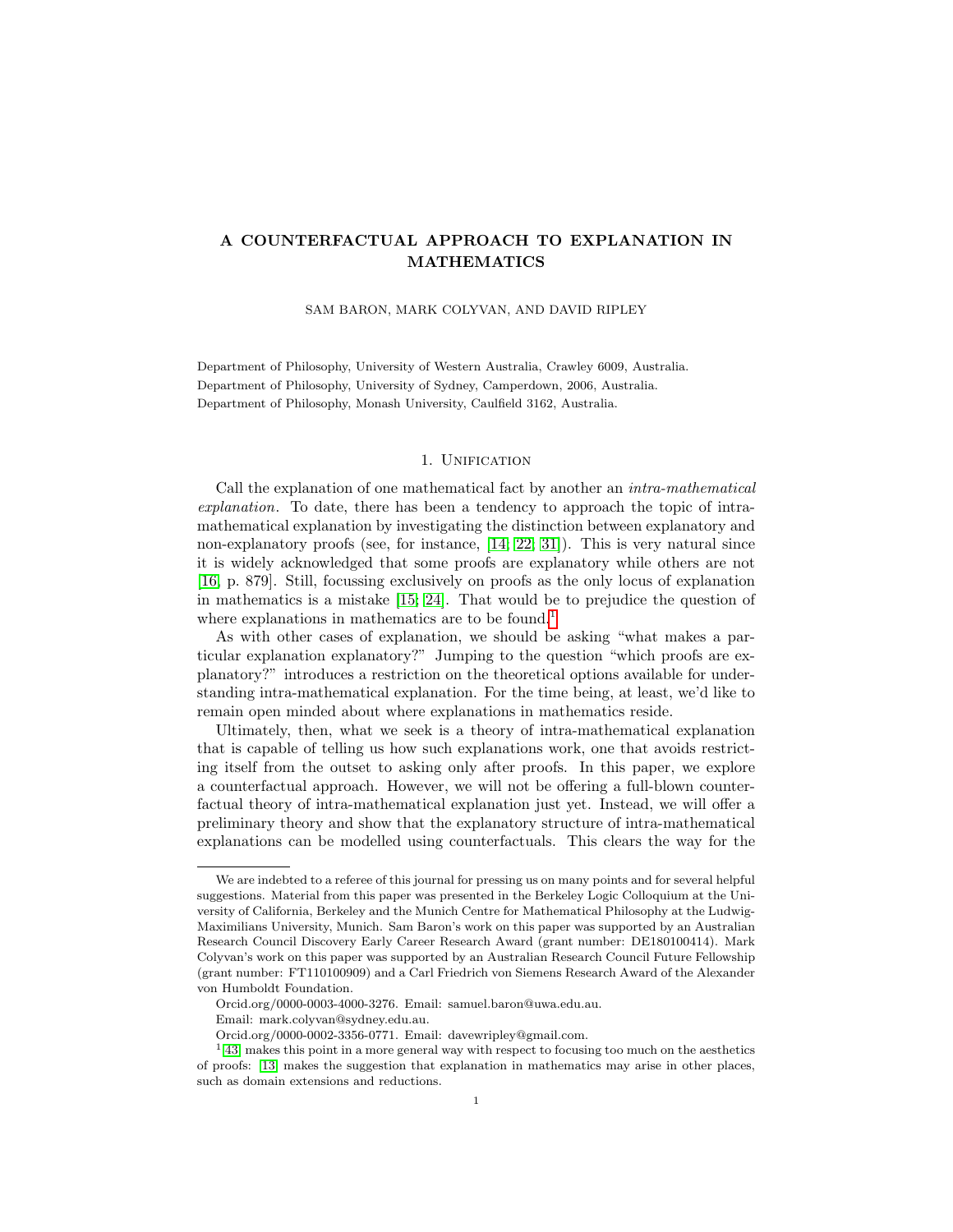use of counterfactuals in coming to terms with intra-mathematical explanation and thus for the development of a full theory.

The prime motivation for our project is that of providing an account of explanation that will work wherever explanations arise. In addition to intra-mathematical explanations, there are at least two further varieties of explanation that must be taken account of. The first of these is extra-mathematical explanation: the explanation of a physical fact in part by mathematical facts (see  $\left[1; 2; 5; 11; 12; 21; 29; 30\right]$  $\left[1; 2; 5; 11; 12; 21; 29; 30\right]$  $\left[1; 2; 5; 11; 12; 21; 29; 30\right]$  $\left[1; 2; 5; 11; 12; 21; 29; 30\right]$  $\left[1; 2; 5; 11; 12; 21; 29; 30\right]$  $\left[1; 2; 5; 11; 12; 21; 29; 30\right]$  $\left[1; 2; 5; 11; 12; 21; 29; 30\right]$  $\left[1; 2; 5; 11; 12; 21; 29; 30\right]$  $\left[1; 2; 5; 11; 12; 21; 29; 30\right]$ for discussion). The second is physical explanation: the explanation of one physical fact by another (such explanations tend to be causal [\[41\]](#page-29-6); though perhaps not exclusively [\[39\]](#page-29-7)). Counterfactuals have been appealed to in attempts to understand explanations of both kinds, most notably with respect to physical explanation [\[36;](#page-29-8) [47;](#page-30-1) [48\]](#page-30-2) but also with respect to extra-mathematical explanation [\[2;](#page-28-5) [3;](#page-28-9) [4;](#page-28-10) [6\]](#page-28-11). By extending the use of counterfactuals to the intra-mathematical case, we therefore lay the groundwork for developing a unified account of explanation in science.

Although counterfactuals are closely related to explanation in science, one might resist the idea that counterfactuals enjoy a similar role within mathematics. One way to press this point is to ask for evidence from mathematical practice of such ties between counterfactuals and intra-mathematical explanation. Fortunately there is such evidence but a degree of caution is warranted here. One reason for caution is that mathematical explanation is not well understood so does not feature prominently in mathematics research papers. Talk of explanation features more in discussions of mathematics (by both mathematicians and philosophers) and in texts intended for teaching. Preliminary textual analysis suggest that there are many such cases, particularly in pedagogical texts aimed at student understanding.[2](#page-1-0) Perhaps more important than the question of whether mathematicians in fact employ counterfactuals in the service of advancing explanation, is the normative question of whether mathematicians ought to employ counterfactuals in this way (or at all). This is harder to answer but a fruitful way forward is to see whether an appropriate account of counterfactuals in mathematics can shed light on mathematical explanation. The proof is in the pudding, as it were. In any case, this is the approach we take here. It is also worth noting that we are not suggesting that our particular counterfactual approach is the only way to shed light on mathematical explanation. We take this approach because it sits naturally with theories of explanation outside of mathematics. But there may be other ways to approach mathematical explanation; nothing we say here rules out such alternatives but we leave the exploration of such alternatives for another occasion. Our aim is to get one proposal suitably worked out and on the table for discussion.

We begin by briefly outlining a similarity-based approach to the truth of mathematical counterfactuals, along with a very general decision procedure for evaluating counterfactuals of this kind (§2). After that, we outline a particular case of mathematical explanation drawn from recent work by Marc Lange [\[22\]](#page-29-0) and argue for three claims  $(\S3)$ . First, that there is counterfactual dependence of the explanandum on the explanans in this case. Second, that the counterfactual dependence within this particular case supports the asymmetry of explanation and, third, that the case can be situated within a structural-equation framework. We then turn

<span id="page-1-0"></span> $2$ See [\[38\]](#page-29-9) for a pilot corpus analysis, which turned up a number of examples of counterfactuals and counterpossibles, many of these in the context of explaining the mathematical results in question and many instances from distinguished mathematicians (e.g. Terrence Tao [\[42,](#page-30-3) p. 311]).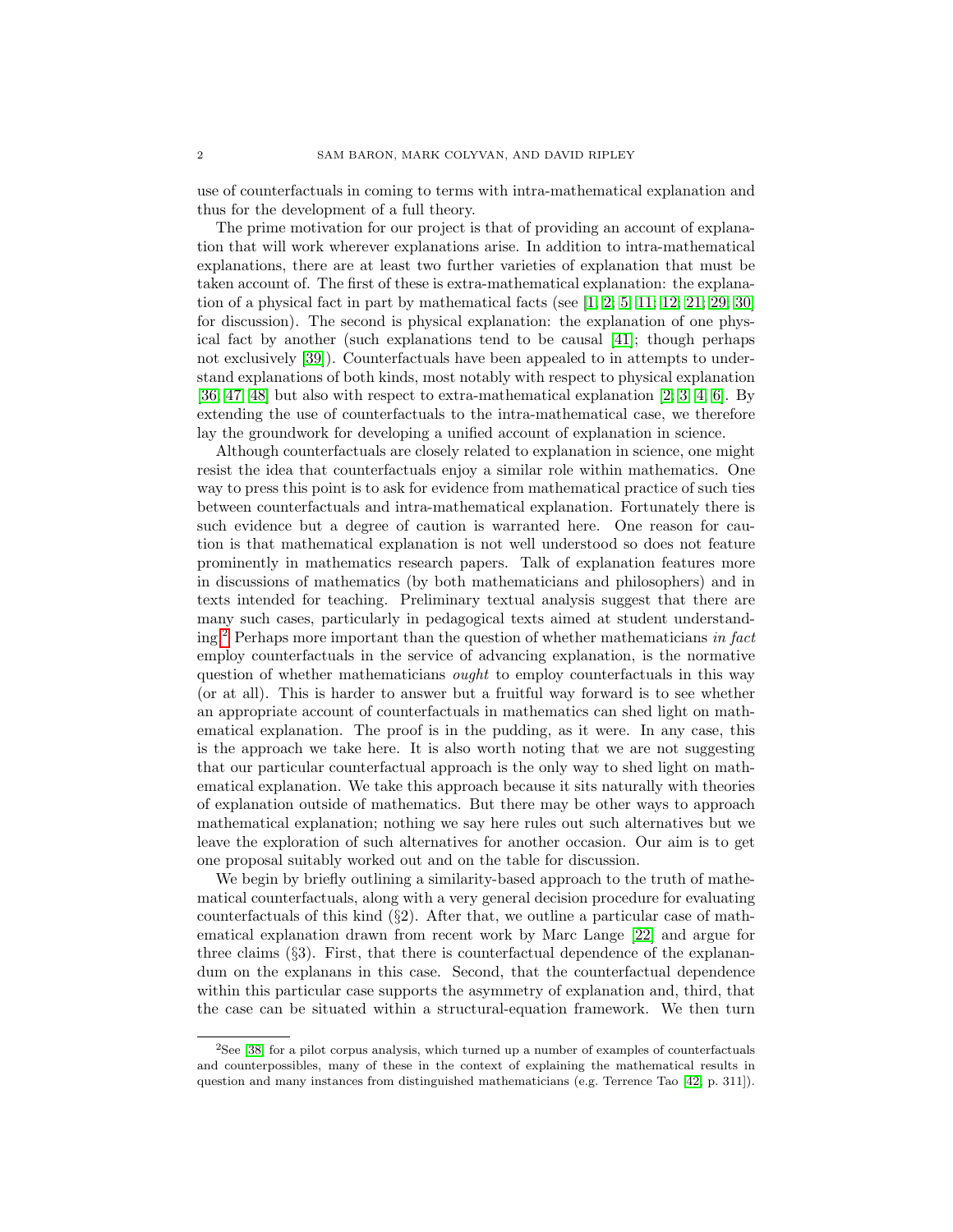our attention back to proofs and show that patterns of counterfactual dependence in the case of intra-mathematical explanation at issue reflect differences between explanatory and non-explanatory proofs (§4). Finally, we extend our discussion of counterfactual approaches to intra-mathematical explanation by considering a case involving impossible mathematics (§5).

# 2. Counterfactuals

We adopt a closeness-based account of the truth-conditions for counterfactuals. The standard closeness-based account provided by Lewis trivialises for mathematical counterfactuals [\[25;](#page-29-10) [40\]](#page-29-11). Accordingly, we will adopt an extension of that account that avoids triviality [\[7;](#page-28-12) [8;](#page-28-13) [10;](#page-28-14) [18;](#page-29-12) [19;](#page-29-13) [20;](#page-29-14) [28;](#page-29-15) [32;](#page-29-16) [33;](#page-29-17) [35;](#page-29-18) [37\]](#page-29-19).[3](#page-2-0) Such an account takes Lewis's closeness-based semantics and extends it across both possible and impossible worlds. The semantics can be stated as follows:

Analysis 1 A  $\Box \rightarrow B$  is true at a world  $\omega$  iff some possible or impossible world in which both A and B are true is closer to  $\omega$ than any possible or impossible world in which  $A$  is true and  $B$  is false, if there are any possible or impossible worlds in which A is true.

Following Lewis, we take the closeness of worlds to be a matter of similarity. When it comes to mathematical counterfactuals, we are interested in similarity with respect to mathematics. The closest worlds are, very roughy, the worlds in which the mathematical facts are the most similar to our own world. More carefully, we will focus on *intrinsic* similarity. Thus, the closest worlds are the worlds in which the intrinsic features of the actual mathematical facts are preserved. The extrinsic features, such as they are, do not make a difference to the closeness between worlds.[4](#page-2-1) We will also assume Lewis's duplication-based notion of intrinsicality:

Property  $P$  is intrinsic iff, for any two duplicate things, either both have  $P$  or neither does. [\[27,](#page-29-20) pp. 355–356]

<span id="page-2-0"></span> $3$ Of course, one might have some further reason for adopting a semantic theory that delivers the triviality of the counterfactuals at issue. For some recent arguments in this direction, see [\[46\]](#page-30-4); and for rebuttals to those arguments, see [\[9\]](#page-28-15). Arguments on both sides are reasonably well-rehearsed, and so we won't rehash them here.

<span id="page-2-1"></span><sup>4</sup>Cards on the table: the focus on intrinsic similarity has been reverse-engineered from the case we outline in the next section. Which is to say, we started from intuitions about which counterfactuals are true, and then worked our way back to an account of similarity that seems to deliver the right truth-values. Methodologically, we take this to be broadly in line with Lewis's approach to counterfactuals, when he writes that:

The thing to do is not to start by deciding, once and for all, what we think about similarity of worlds, so that we can afterwards use these decisions to test [Analysis 1]. What that would test would be the combination of [Analysis 1] with a foolish denial of the shiftiness of similarity. Rather, we must use what we know about the truth and falsity of counterfactuals to see if we can find some sort of similarity relation — not necessarily the first one that springs to mind — that combines with [Analysis 1] to yield the proper truth conditions. It is this combination that can be tested against our knowledge of counterfactuals, not [Analysis 1] by itself. In looking for a combination that will stand up to the test, we must use what we know about counterfactuals to find out about the appropriate similarity relation — not the other way around. [\[26,](#page-29-21) p. 467]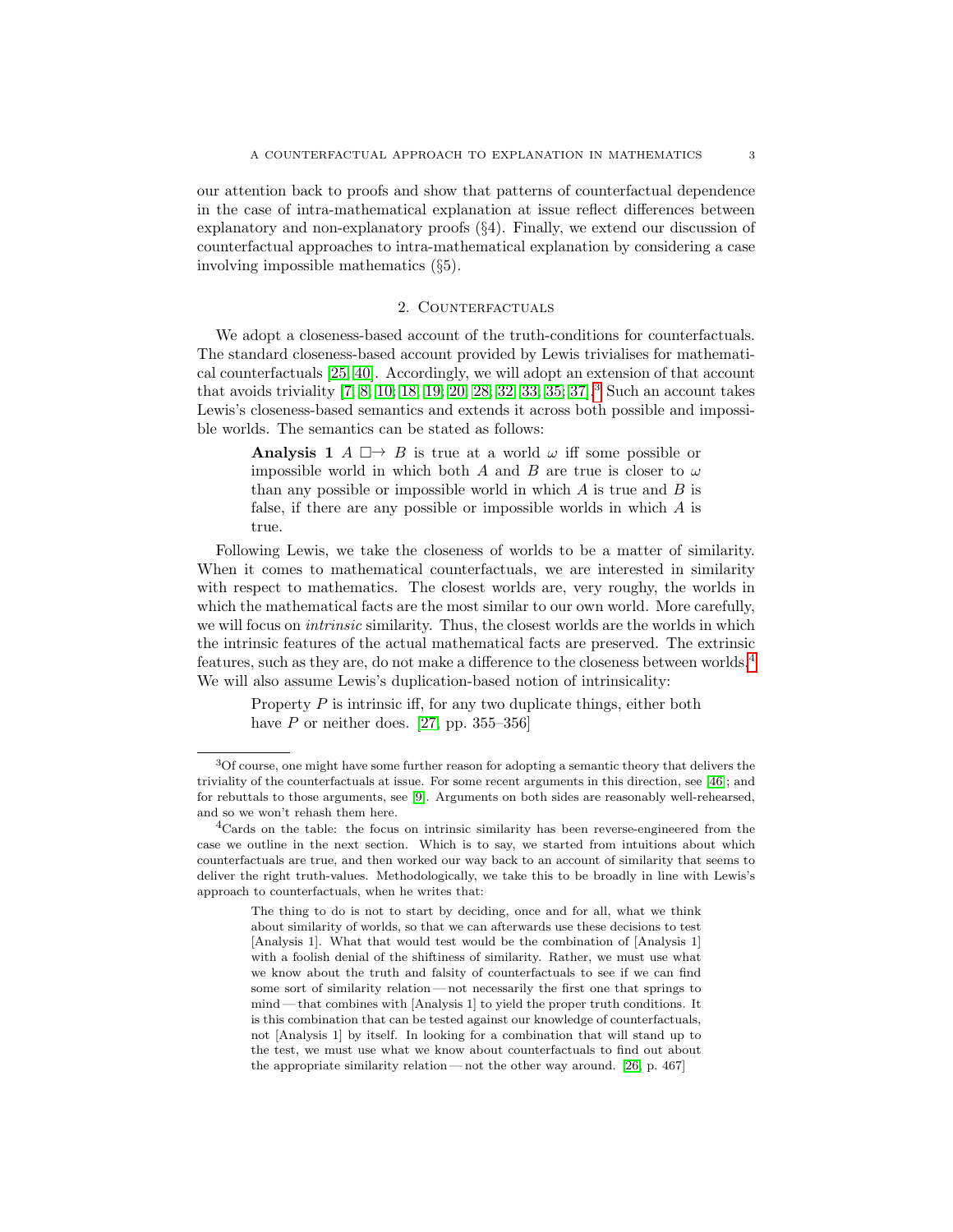One might worry about extending Lewis's similarity-based account of counterfactuals to mathematics. The problem, in a nutshell, is that any counterfactual variation to mathematics leads, inevitably, to inconsistency. This is a problem, one might think, because the impossible worlds that we must order via closeness with respect to the actual world will be inconsistent worlds. But such worlds, one might argue, are worlds in which everything and its negation is true: they are trivial worlds. We are willing to accept, as a potential outcome of our view, that the impossible worlds we must consider are inconsistent. We deny, however, that the worlds are trivial. Such worlds are not closed under a classical logic (which would lead to triviality) but, rather, are closed under some contradiction-tolerant logic (such as LP). With such a logic in hand, we can imbue the impossible worlds with a sufficiently rich structure so that there are all kinds of inconsistent mathematical structures (which are more or less inconsistent, depending on how many contradictions they feature). The truth of a mathematical counterfactual can then be understood in terms of the closest inconsistent structures when necessary: those that display a high degree of intrinsic similarity with actual mathematics, despite being inconsistent.<sup>[5](#page-3-0)</sup>

We recognise that there are other semantic theories of counterfactuals available, and other ways to understand the similarity between worlds. On some other accounts, the particular case study that we develop in the next section may not work out in the manner that we suggest.<sup>[6](#page-3-1)</sup> But we do not think that this would be a terminal problem for the counterfactual approach to mathematical explanation, though it may be a reason to doubt the particular version of that view developed in this paper. Even then, the application of the particular similarity-based account that we develop would still have value as a 'proof of concept' for the application of counterfactuals to mathematical explanations more generally. This proof of concept provides a useful starting point for the development of further counterfactual approaches in the future.

Having outlined an account of what makes mathematical counterfactuals true, we will now offer a method of evaluating such counterfactuals. The evaluation of a counterfactual typically proceeds via the following imaginative procedure. First, we hold fixed certain facts. The facts that are held fixed are taken to be invariant under counterfactual change. Second, we alter as many facts as we need to in order to make the antecedent of a given counterfactual true. We call this 'twiddling'. Third, we carry the implications of a twiddle through the free facts — the facts we are not holding fixed. This is 'ramifying'. Ramifying typically proceeds via the facts that one is holding fixed. For one will typically be holding fixed very general principles of some kind — usually laws — which tell us what the implications of various changes are for the free facts.

<span id="page-3-0"></span><sup>5</sup>For examples of inconsistent mathematics — approaches to mathematics that are based on the use of inconsistent mathematical structures — see [\[34;](#page-29-22) [44;](#page-30-5) [45\]](#page-30-6).

<span id="page-3-1"></span> ${}^{6}$ In particular, it may be that a given counterfactual that appears to be intuitively true turns out to be false on the account we are offering. Whether that is a problem, depends on the status of the intuitions about the counterfactual, or about the case of explanation that the counterfactual is implicated in more generally. If the intuitions at issue are free-floating intuitions about what appears to be true or false, then perhaps we should reconsider the intuition in question in light of the theory. If, on the other hand, the intuition is something that is embedded in mathematical practice, then some modification to the counterfactual approach to explanation that we offer may be in order.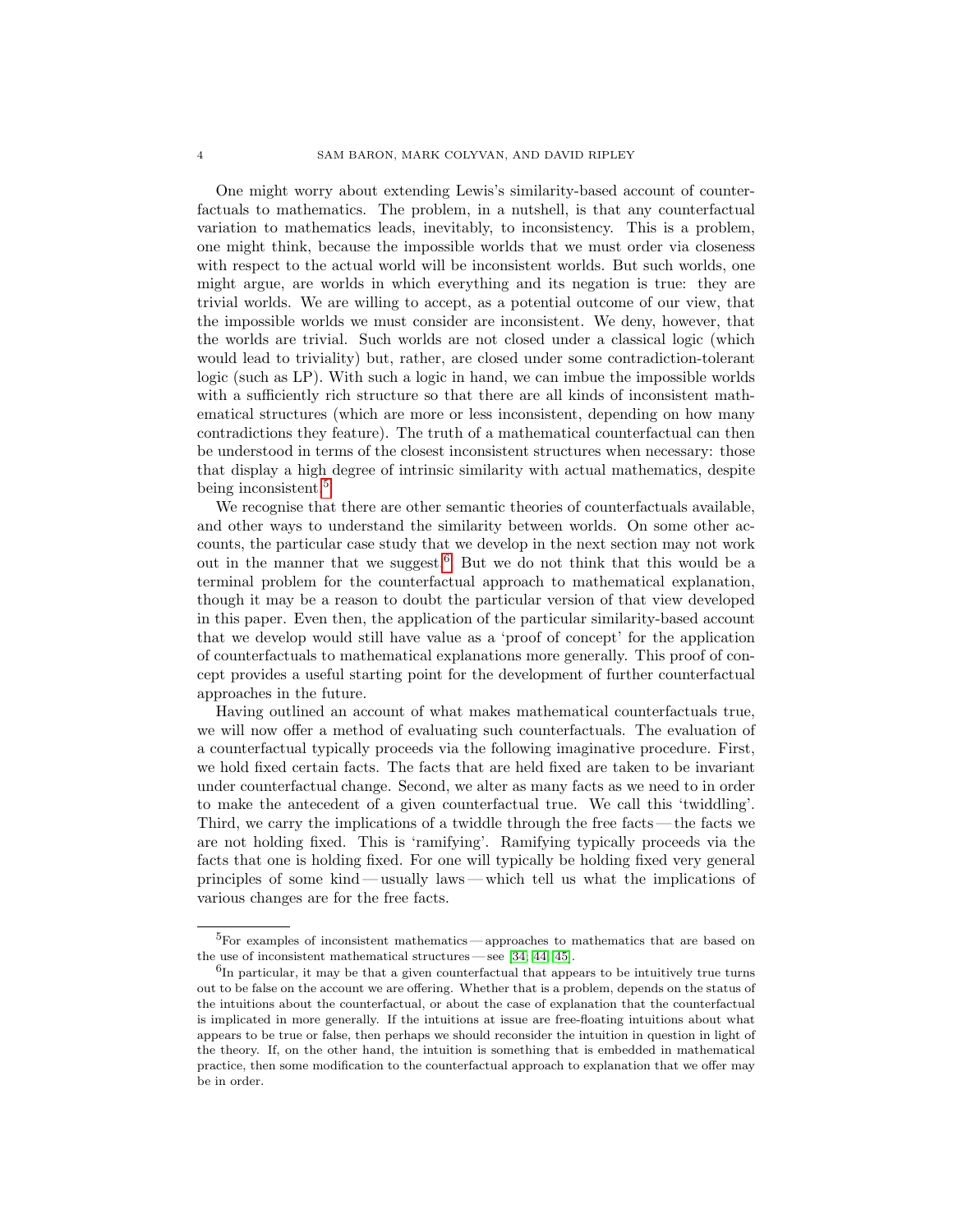Obviously, when evaluating a counterfactual we don't hold fixed the consequent or the features that are mentioned in the consequent. But nor do we hold fixed facts that are 'downstream' from the consequent. What it means for a fact to be 'downstream' from the consequent depends on the counterfactual at issue. For most ordinary counterfactuals, the 'upstream' facts are the temporal facts that lie to the past of the antecedent, while the 'downstream' facts are the facts that lie to the future of the consequent. The reason that we don't hold fixed facts that are downstream of the consequent, is to allow space for the ramification procedure to work. The ramification procedure just is the process of working out the implications of a twiddle for these downstream facts. If we hold these facts fixed, however, then we cannot ramify the counterfactual in any non-trivial way.

To see this in action, suppose that one strikes a match and the match lights. Now consider the counterfactual: if the match had not been struck, it would not have lit. To evaluate this counterfactual, we hold fixed as much as we can about the intrinsic nature of the match and as much as we can about the laws of nature compatible with realising the antecedent. Thus, we hold fixed the laws governing combustion and friction to ensure that the counterfactual match behaves as much like the actual match as possible. We also hold fixed the fact that the match is made of wood, that the head is coated with phosphorous sulfide, that the match is a particular size and shape, since these are all intrinsic properties of the match. We exclude scenarios in which the match is made of, say, stone because they are not relevant to the counterfactual we are interested in, and are not necessary for realising the antecedent of the counterfactual. Holding fixed the relevant facts in this way, we then perform a twiddle: we make whatever changes we need in order to prevent the match from being struck. Finally, we carry the implications of the twiddle through facts that are downstream of the consequent — which, in this case, are facts about the future — via the physical laws of nature. If, post-ramification, the match lights anyway despite never having been struck, then the counterfactual is false. If not, then not.

The same broad picture applies to intra-mathematical counterfactuals. First, we hold certain facts fixed. As in the ordinary, physical case, the goal when holding fixed is to try to ensure a high degree of intrinsic similarity between the actual situation, and whatever counterfactual situations we end up considering.<sup>[7](#page-4-0)</sup> In the mathematical case, as in the non-mathematical case, this means holding fixed as much as we can concerning the intrinsic properties of whatever mathematical features are mentioned in the antecedent of a given counterfactual, compatible with realising the antecedent itself. The less we hold fixed about the intrinsic properties of whatever we are interested in, the less confident we should be in the outcome of the evaluation procedure. That's because the counterfactual situation we end up considering may bear little resemblance to the actual scenario at issue in relevant respects (i.e., respects of intrinsic similarity).

We recognise no analogous presumption in favour of holding fixed extrinsic properties. This is so for two reasons. First, with respect to the features that are mentioned in the antecedent, at least some of the extrinsic properties will involve features that are mentioned in the consequent. If we hold fixed these extrinsic properties, then we may end up holding fixed the very features that the counterfactual

<span id="page-4-0"></span> ${}^{7}$ In an important sense the decision about what to hold fixed is context sensitive — it's sensitive to the details of the counterfactual under consideration and the presumed contrast class.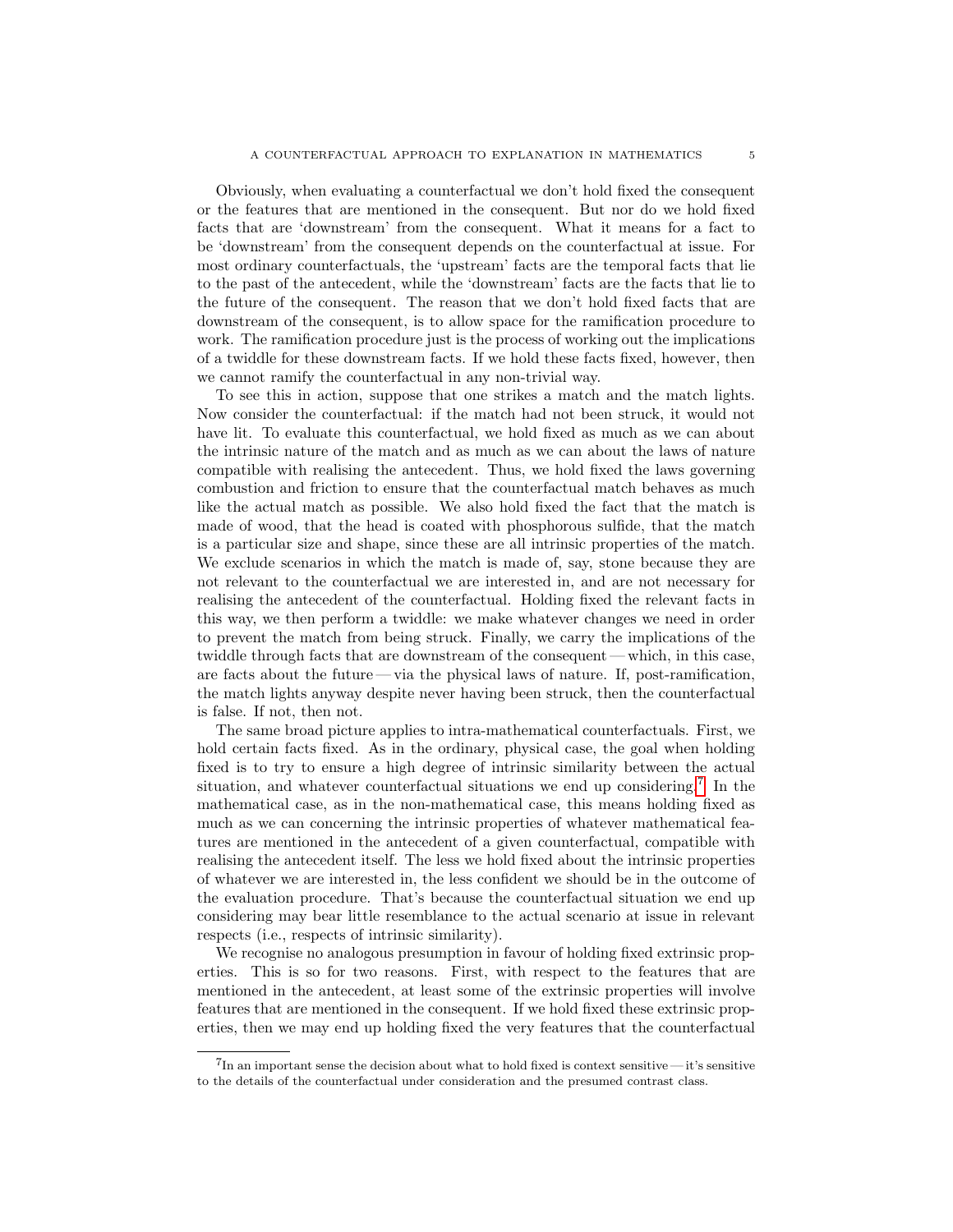aims to test, which will prevent the non-trivial ramification of the twiddle. Second, extrinsic properties are not important for similarity. Since the goal of holding fixed is to achieve a close match with respect to similarity, holding fixed the extrinsic properties in this way is unnecessary. Worse: doing so can skew the results of the evaluation procedure. A policy of generally holding fixed the extrinsic properties of the features mentioned in the antecedent of a counterfactual will restrict the ways of realising that antecedent to only those situations in which the extrinsic properties are present. This allows for features that are not relevant to the evaluation of the counterfactual to unduly influence the outcome of the evaluation procedure.

We also hold as many general mathematical principles fixed as we can (more on this in a moment). We do this for the same reason that we hold fixed the physical laws when assessing an ordinary counterfactual: we want the mathematical behaviour of the counterfactual situation to be as close to the mathematical behaviour of the actual situation as possible. Next, we 'twiddle' mathematics by making whatever changes we need to make in order to realise the truth of the antecedent. This may involve making some counterfactual change to mathematics, such as making a counterfactual change to a particular mathematical structure, or figure or to a broad mathematical principle. Third, we carry the implications of the change that we have made through the mathematical facts that are downstream of the consequent, via the general mathematical principles that we are holding fixed.

As noted, there is a more or less natural division between the upstream and the downstream facts in cases of ordinary counterfactuals. The division is due to the underlying temporal structure of the universe. The mathematical case lacks temporal structure, so it is less obvious what the relevant 'downstream' and 'upstream' facts might be, and thus it is perhaps less clear what we should hold fixed and what we should permit to vary in this case. But while there is no temporal structure, there is an analogous mathematical structure: nodes in the structure correspond to mathematical facts, and the links in the structure are asymmetric relations of mathematical dependence: the dependence of one mathematical fact on another. The facts that are 'upstream' from a given mathematical fact within such a structure, are the facts that the mathematical fact depends on. The facts that are 'downstream' from a given mathematical fact are the facts that depend upon that fact. When we carry forward the implications of a twiddle via the ramification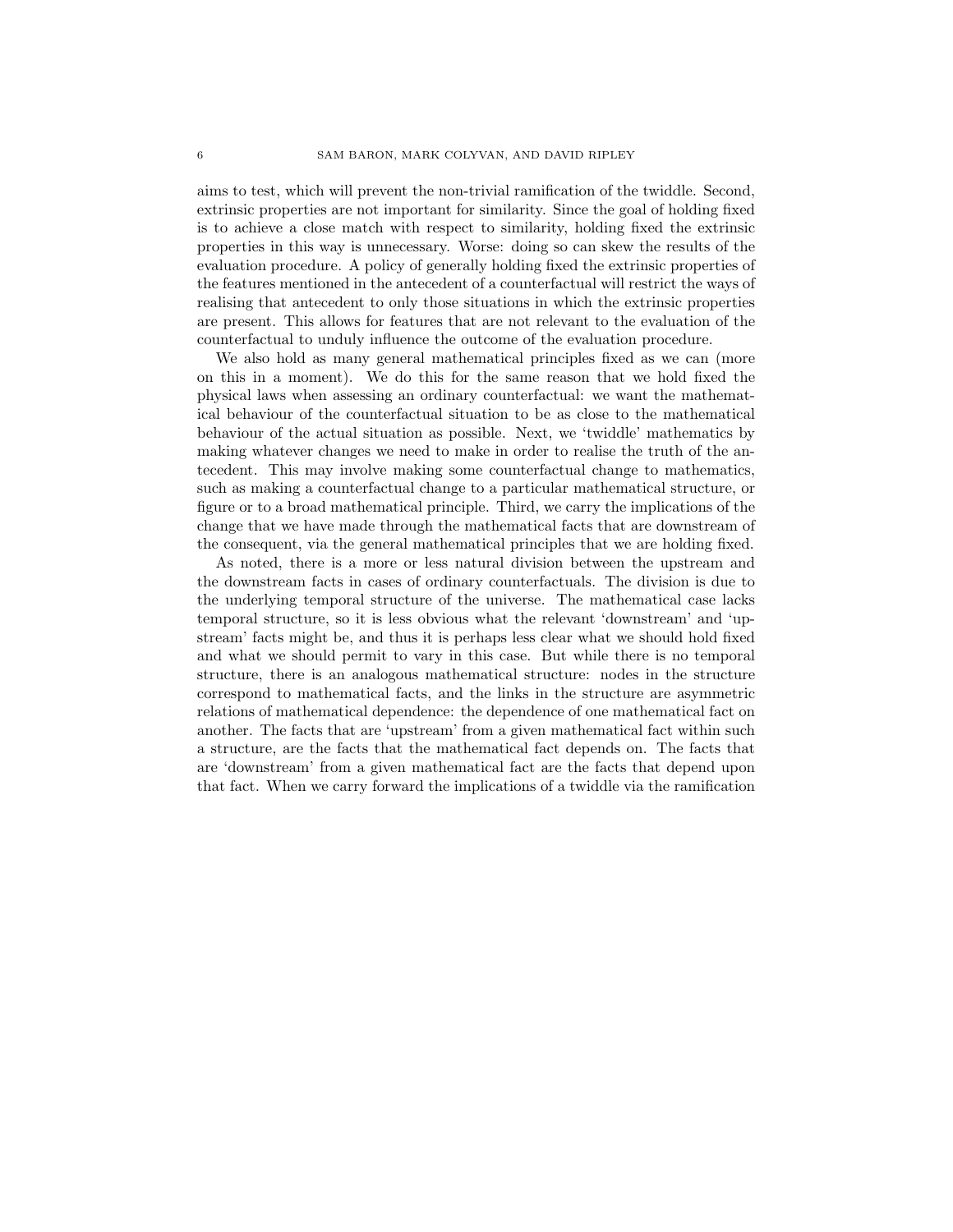procedure, we carry them through the mathematical facts that are downstream in this sense.<sup>[8](#page-6-0)</sup>

Note that some of the downstream facts will be general mathematical principles. As noted, our recommendation is to hold fixed as many general principles as we can. We can now sharpen this up using the distinction between downstream and upstream facts. When evaluating a counterfactual with a mathematical antecedent, we hold fixed as many general mathematical principles that are upstream of the mathematical fact in the antecedent as possible. We don't hold fixed general mathematical principles that are downstream, so that the twiddle has the space to properly ramify.

Because mathematical facts are usually thought to be necessary, the 'twiddles' we are considering sometimes involve impossibilities. There are a number of objections one might raise against the idea of twiddling mathematics in this way. We will mention the three most common, and gesture toward a response in each case. This is well covered ground, so we shall be brief (for further discussion, see [\[6\]](#page-28-11)).

First objection: since some mathematical twiddles are impossible, we cannot entertain the full range of alterations to mathematics at issue. However, mathematical impossibilities are no less conceivable than impossibilities more generally. Indeed, it is common to conceive of mathematical impossibilities, at least when they are not yet known to be impossible. For example, we can consider what things would be like if  $P = NP$ , and we can consider what things would be like if  $P \neq NP$ . One of these, however, is impossible; we simply do not know which. The situation for things known to be impossible is no different. Finding out that some mathematical statement is impossible might make some people more reluctant to conceive of what things would be like if it were true, but it does not make anyone less able to do so.

Second objection: when we twiddle the mathematics we end up changing the subject. For instance, suppose we consider what would have been the case, had 13 not been prime. Here's one way to do this: imagine that 13 had 2 and 6 as factors. But then, someone might respond, we're not talking about 13 anymore; we're talking about, say, 12, or 18. So we have failed to consider a situation in which 13 itself is not prime; instead, we've considered a situation in which '13' picks out some other number with 2 and 6 as factors.

<span id="page-6-0"></span><sup>8</sup>What is the relevant notion of mathematical dependence? It is tempting to think of it as provability. However, there are many cases in which two mathematical facts can be proved from one another, so provability does not give us a clean differentiation into 'upstream' and 'downstream' mathematical facts. One way forward is to accept that in such cases of mutual inter-provability there is explanation in both directions. Alternatively, one might supplement provability with a pragmatic constraint, such that only one direction of provability is singled out for a particular explanatory purpose, and for the evaluation of a particular counterfactual. In addition to provability, there are three further options. First, one might appeal to mathematical laws. Just as there are causal laws that impute particular asymmetric relations of causal dependence between facts — dependencies that can then be used to differentiate past from future facts when evaluating counterfactuals — so too might one think that there are mathematical facts that function as guiding principles in much the same way. Second, one might appeal to a more metaphysical notion of fundamentality, such as the recently-popularised grounding relation. One might say that the upstream facts are the ones that ground a given mathematical fact, and the downstream facts are the ones that are grounded in that fact. Finally, one might appeal to a notion of causation broad enough to apply to mathematical states of affairs, such as the one deployed by Zardini (see [\[49\]](#page-30-7)). For present purposes, we leave the distinction between upstream and downstream facts at an intuitive level.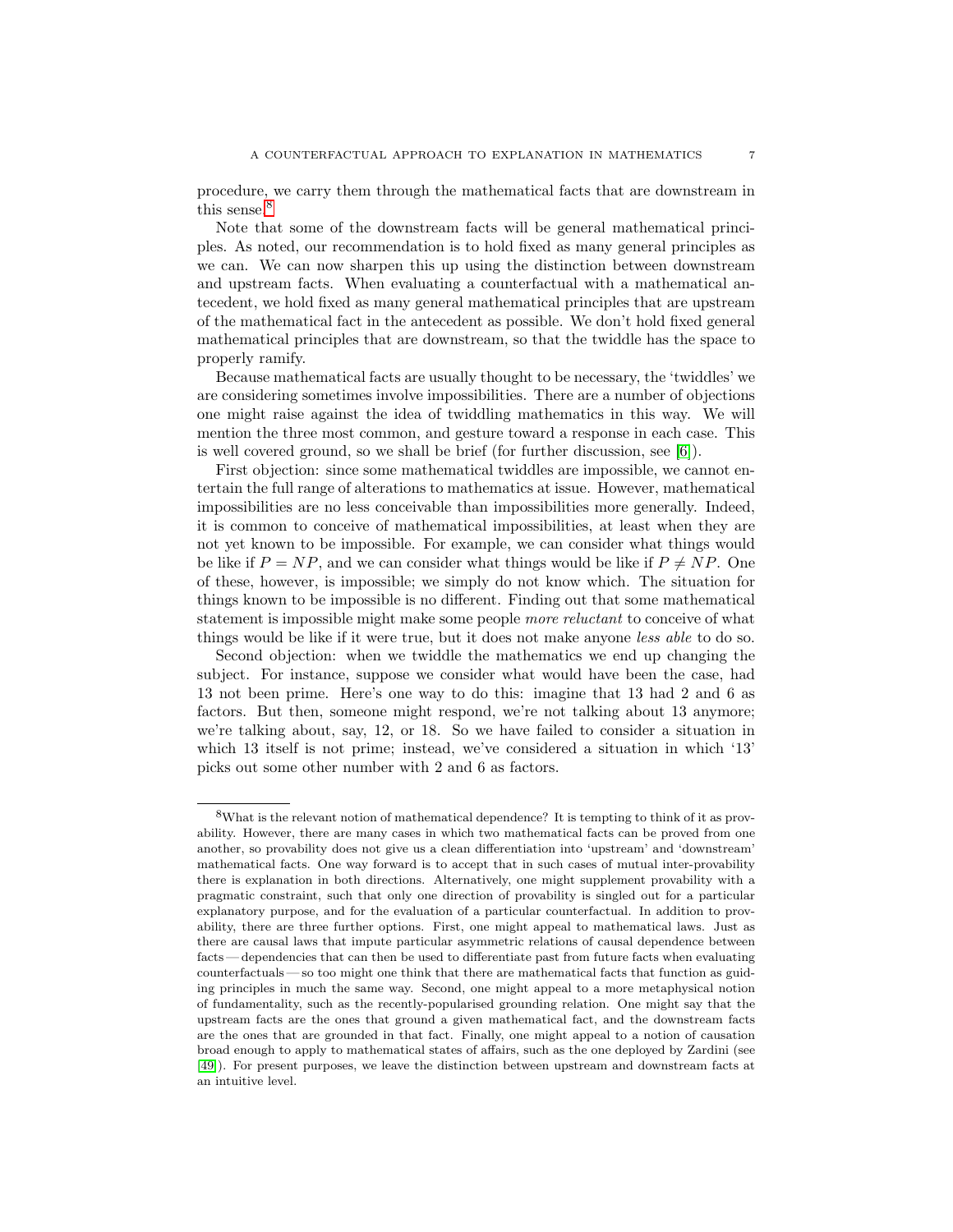The same worry can be raised of any counterfactual. Suppose we imagine what would have been the case had Emmy Noether not been a mathematician. But then, someone might respond, we're not talking about Emmy Noether anymore; we're talking about, say, Mary Whiton Calkins, or Juliette Adam. So we have failed to consider a situation in which Emmy Noether was not a mathematician; instead, we've considered a situation in which 'Emmy Noether' picks out someone else. We take it to be clear that the objection has gone wrong as an objection to counterfactuals involving Emmy Noether not being a mathematician; we take it to be no less clear that the objection goes wrong as an objection to counterfactuals involving 13 not being prime. We can be sure that we're still talking about Emmy Noether because the person we are considering bears enough similarities to Emmy Noether (this is the strategy taken in [\[25\]](#page-29-10)). Similarly, it can be the case that we're still talking about 13 because the number we are considering bears enough similarities to 13 (it comes after 12, before 14, has itself and 1 as factors, sums with 12 to make 25 and so on).

Third objection: when you make twiddles in mathematics you inevitably induce some contradiction so the prospects for sensibly evaluating counterfactuals involving mathematical facts are dim. There are two things to say here. First, it is doubtful that contradictions are inevitable. Indeed, in §3–4 we provide an example of counterfactual reasoning in mathematics that results in no contradictions whatsoever. Second, there is a handy method available for 'chasing away' contradictions. This is the same method used for ordinary counterfactuals. First, hold fixed in the manner that we have suggested. Next, make a twiddle. Finally, ramify through the facts that are downstream of the consequent. If a contradiction ensues, hold less fixed and retwiddle. If the ramification of the second twiddle also results in a contradiction, then hold less fixed and so on until the ramification can be carried out consistently. In short, to conduct the ramification, chase the contradictions out of the structure.

That being said, when 'chasing' contradictions, you must hold enough fixed to ensure that you are, in fact, evaluating the counterfactual you mean to be evaluating. So, for instance, consider again the counterfactual: if the match had not been struck, it would not have lit. When evaluating this counterfactual, we need to hold fixed the fact that there is a match. Given that we are holding this fact fixed, there are ways of preventing the match from being lit that we could consider that would result in a contradiction. For instance, suppose we hold fixed that there is a match and then consider a scenario in which the match doesn't light because it is disintegrated. Then we have a contradiction: there both is and is not a match. In this type of situation we should not stop holding fixed the fact that there is a match. Rather, we should consider a different kind of scenario in which the match fails to light. In short, we are not recommending a blanket policy to stop holding fixed whenever a contradiction is reached. This policy of holding less and less fixed should not threaten the basic facts needed to sensibly evaluate the counterfactual. This is true in non-mathematical cases, and so it should be extended to mathematical cases as well.

Even if we hold enough fixed to ensure that we are in fact evaluating the right counterfactual, one might still perceive a worry with this idea of 'chasing' contradictions. Suppose we give chase to contradictions that arise out of a twiddle on mathematics. Further, suppose that we chase the contradiction away by holding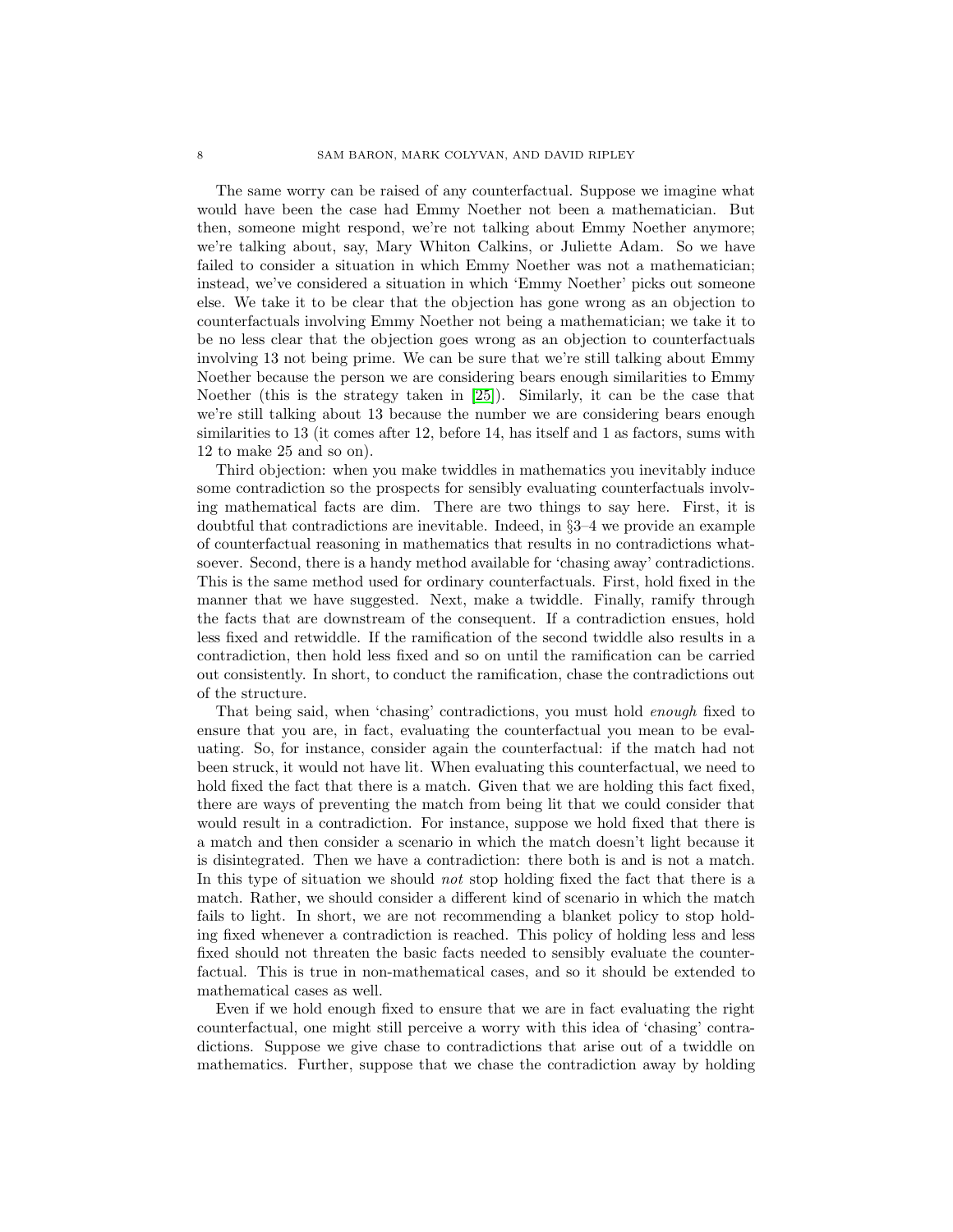less and less fixed, but doing so results in a very different mathematical structure. In this situation, it may be that the counterfactual mathematical structure we are considering is just too far from any actual mathematical structure to give us much confidence in the outcome of the evaluation procedure. A counterfactual may be evaluated as true or false, but the truth-value is based on such a wildly different mathematical structure, that it is unclear what relevance that structure has for the actual mathematics we are considering.

There is, then, a potential tension in our evaluation procedure. On the one hand, we have recommended chasing contradictions out of a given mathematical structure when attempting to evaluate a mathematical counterfactual. On the other hand, we should not chase the contradictions out to the point that we have completely changed the subject. This tension becomes a problem when there is no way to ramify without inducing a contradiction somewhere. For in this situation, it may be that the only way to chase contradictions out is to consider a mathematical scenario that bears little resemblance to the actual scenario. What we recommend, then, is a limited chasing procedure. Instead of chasing the contradiction all the way through a mathematical structure, we chase the contradiction out of the neighbourhood of the consequent. What this means is that we push the contradiction far enough through the facts that are downstream of the consequent to be able to see whether the consequent is true or not given the twiddle that we have made.

This will, no doubt, involve leaving some contradictions in place, and so the evaluation procedure recommends that we consider inconsistent mathematical structures. What we are interested in, as noted, is the closest inconsistent structure: the one that is the most intrinsically similar to the actual mathematical structure. One might worry that reasoning about inconsistent mathematical structures is incoherent (quite apart from the metaphysical worry that the structures themselves are incoherent, which is the problem considered above). But, in fact, there has been a great deal of work in recent times to demonstrate the coherence of such reasoning (see [\[34;](#page-29-22) [44;](#page-30-5) [45\]](#page-30-6)). To reason coherently about such structures, we recommend, as before, using a non-classical logic, that tolerates contradictions.

#### 3. Intra-mathematical Explanation

Having outlined a strategy for evaluating counterfactuals within mathematics, we will now show how to model a particular case of intra-mathematical explanation using counterfactual machinery. First, however, it is important to say something about the relationship between counterfactuals and explanation. For present purposes, we will adopt a very basic account of this relationship, according to which explanation within mathematics is analysed in terms of counterfactual dependence. This can be captured by the following very rough counterfactual account of intramathematical explanation:

[The Basic Counterfactual Account] A mathematical fact F explains another mathematical fact G iff  $F \Box \rightarrow G$  and  $\neg F \Box \rightarrow \neg G$ .

The basic counterfactual account should be seen as a starting point for developing a more nuanced account of intra-mathematical explanation, rather than a final theory. In the service of developing this basic account, we will now do three things. First, we will show that the pattern of counterfactual dependence in a particular case of intra-mathematical explanation reflects the explanatory facts by showing that a counterfactual corresponding to the explanation in this case is true.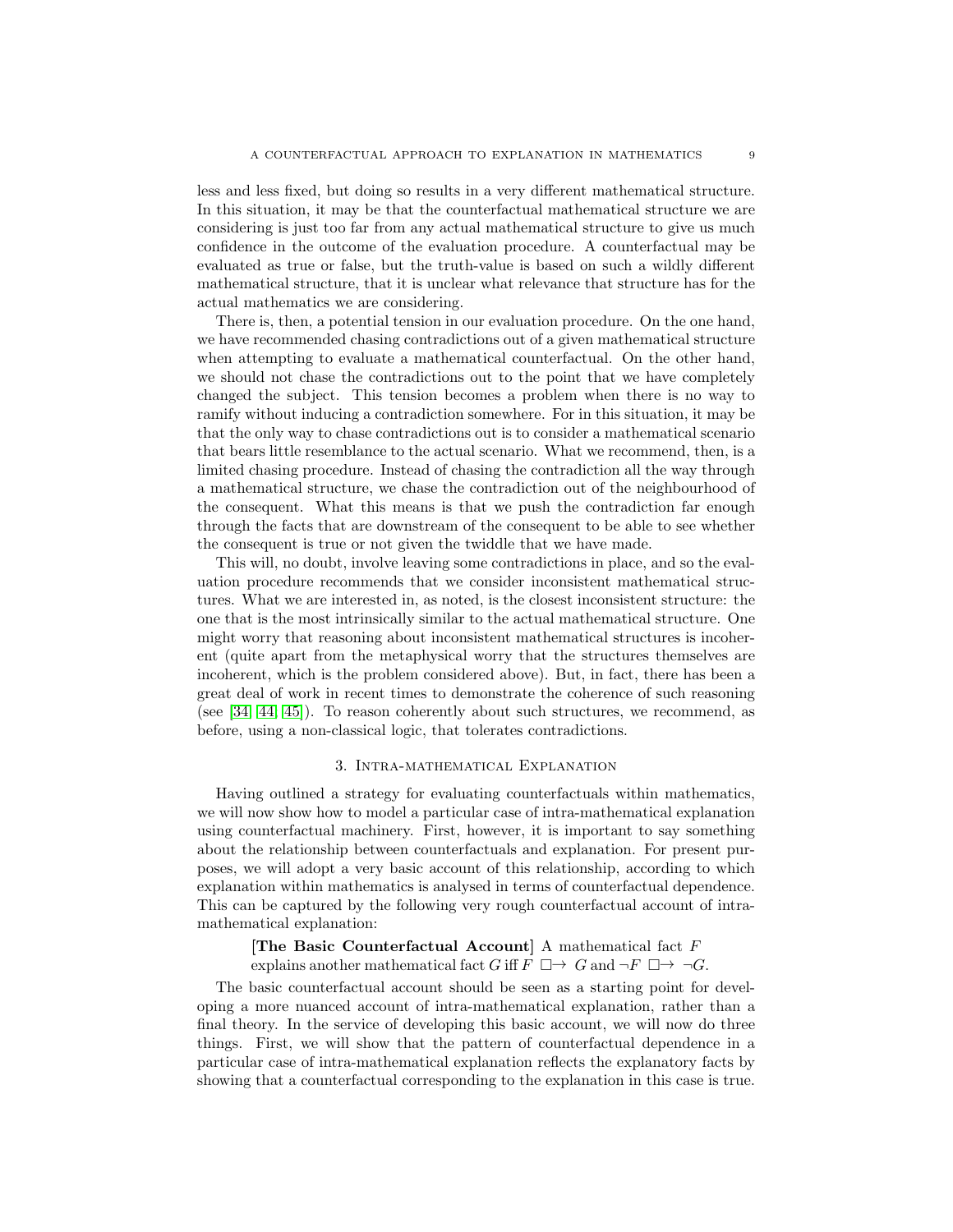Second, we will show that the counterfactual dependence moves from explanans to explanandum and not vice versa in this case and thus that the asymmetry of explanation can be retained. Third, and finally, we will situate the case within a broader structural equation framework to bring the approach in line with counterfactual accounts of scientific explanation more generally.

Note that while we believe the counterfactual structure of the case that we consider reflects explanatory intuitions about it, we could be wrong and the counterfactuals may come apart from those intuitions. We don't see this as a deep problem. While we believe that our intuitions about what is and is not an explanation within mathematics should serve as a guide for developing a theory of mathematical explanation, it may be that not every intuition can be captured by any theory.[9](#page-9-0) We should expect some intuitions to give way. When the counterfactuals come apart from our intuitions for a particular case, we should seek to apply the theory to a larger range of cases to test it. If the theory works in most cases, then perhaps we should just conclude that our intuitions are sometimes in error. In short, the development of a theory of mathematical explanation is a process of bringing our intuitions into reflective equilibrium with the theory, with an eye to maximising the fit between the theory and the target phenomenon delineated by the intuitions. The start of that process with respect to a counterfactual theory is the application of counterfactual modelling techniques to particular cases. Our main aim in what follows is to show that at least some intuitions about explanatory dependencies in mathematics can be captured by an appropriate counterfactual structure. We will take the case in question to offer a genuine explanation but, again, nothing hangs on this.

3.1. Counterfactual Dependence. The case that we will focus on is drawn from a recent book by Marc Lange [\[22\]](#page-29-0). Suppose that ABCD is an isosceles trapezoid such that AB is parallel to CD,  $AD = BC$ ,  $AM = BK$  and  $ND = LC$  (see Figure 1). Then, in ABCD,  $|ML| = |KN|$ .



Figure 1: Isosceles Trapezoid ABCD

Why does  $|ML| = |KN|$ ? The answer to this 'why' question lies with the symmetry of the trapezoid at issue. The isosceles trapezoid ABCD is really the same figure twice over, reflected along a line of symmetry that bisects the two bases (see Figure 2). Because ABCD is reflected along this line of symmetry the

<span id="page-9-0"></span><sup>&</sup>lt;sup>9</sup>Indeed, there may be disagreement about the intuitions in question.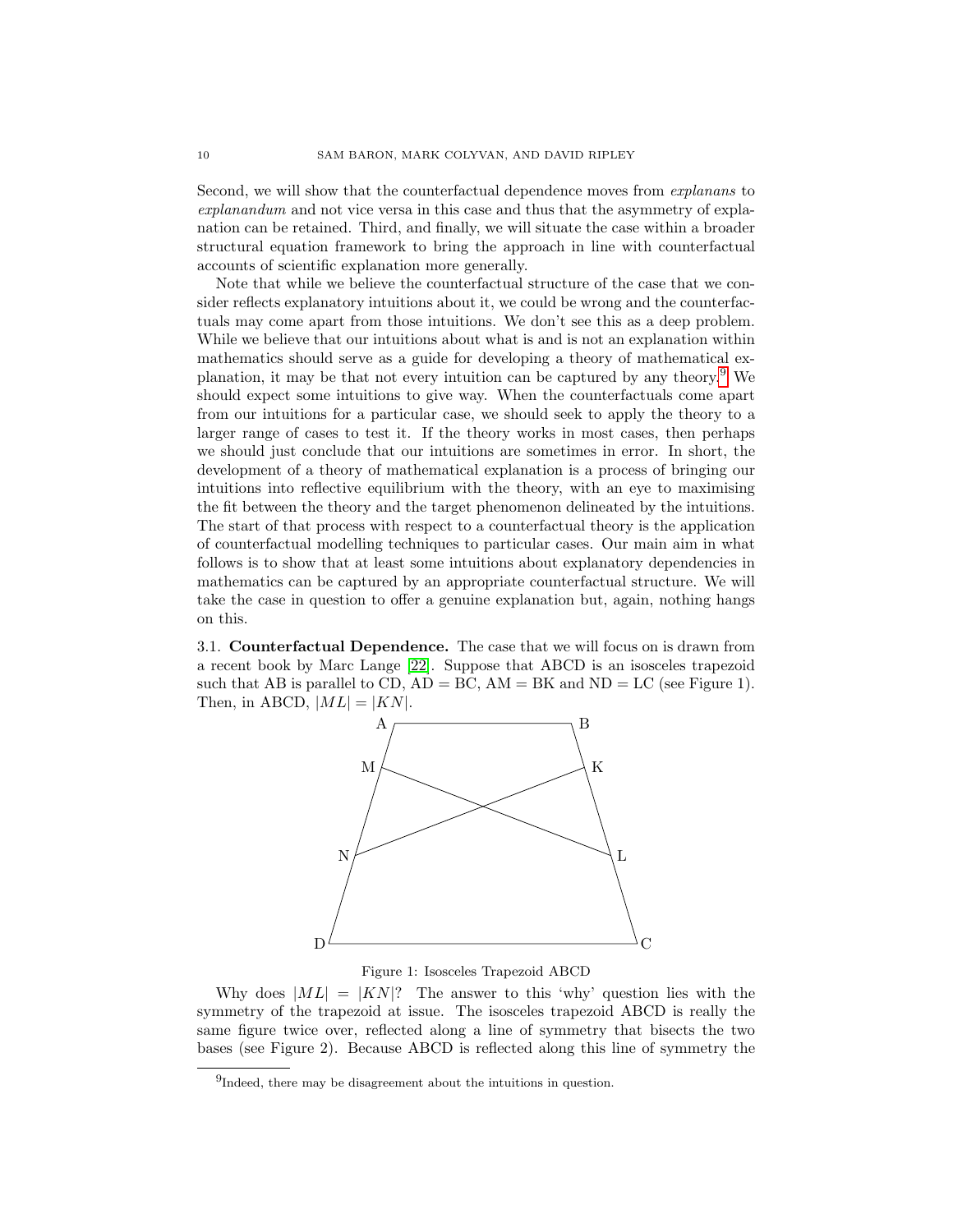line segment MO is the same length as the line segment KO, and the line segment NO is the same length as the line segment LO. Thus,  $MO + OL = KO + ON$  and so  $|ML| = |KN|$ . As Lange puts the point:

The theorem (that  $ML = KN$ ) "makes sense" in view of the figure's overall symmetry. Intuitively, a proof that fails to proceed from the figure's symmetry strikes us as failing to focus on "what's really going on": that we have here the same figure twice, once on each side of the line of symmetry. Folding the figure along the line of symmetry, we find that NO coincides with LO and that MO coincides with KO, so that MO  $+$  OL = KO + ON, and hence ML = KN. ([\[23,](#page-29-23) pp. 246–247])



Figure 2: The Line of Symmetry in ABCD

We will return to proofs later on. For now we wish to focus only on the explanatory structure of the situation: the reason why  $|ML| = |KN|$ . As already noted,  $|ML| =$  $|KN|$  because ABCD is symmetrical. We suggest that this explanation is reflected in the counterfactual structure of the case. Consider the following open shape:  $\alpha$ .  $\alpha$  is made up of all of the line segments that constitute the left hand side of ABCD across the line of symmetry. This includes the line segment AD, the line segment AT, the line segment DS, the line segment from M to the line of symmetry ST, and the line segment NO to the line of symmetry (see Figure 3).

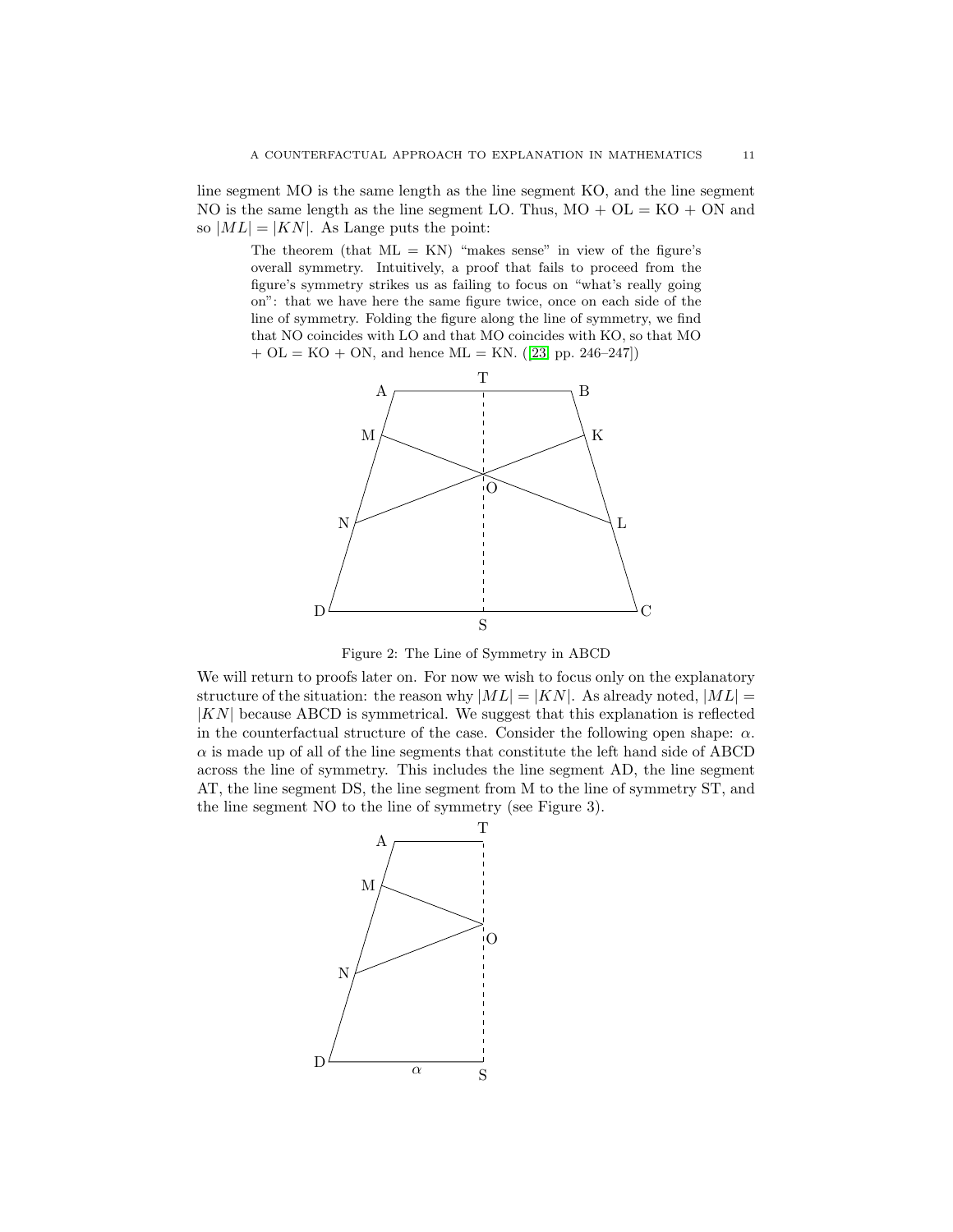Figure 3: The Open Shape  $\alpha$ .

Now, consider the following counterfactual about the isosceles trapezoid ABCD:

 $CF<sub>1</sub>$  If, in ABCD, the open shape  $\alpha$  had not been horizontally reflected, then it would not have been the case that  $|ML| = |KN|$ .

In order to evaluate this counterfactual, we use the method of evaluation described above. We begin by holding fixed as much as we can about the intrinsic properties of any features mentioned in the antecedent of the counterfactual, com-patible with twiddling the antecedent.<sup>[10](#page-11-0)</sup> There are two such features mentioned: the trapezoid ABCD and the open shape  $\alpha$ . With respect to  $\alpha$ , we should aim to hold as many of the intrinsic properties of that open shape fixed as we can. Since duplicating  $\alpha$  would mean duplicating all of the line segments that make up that open shape, we must hold fixed the position, length, size and angle of every line segment featured. In short, all of  $\alpha$  should be held fixed to ensure the highest degree of similarity.

Indeed, given that the counterfactual is centrally about  $\alpha$ , changing the intrinsic properties of  $\alpha$  would be like, in the match case, changing the intrinsic properties of the match when we consider a scenario in which it is not struck. While we can certainly consider such a scenario in which the match is made from stone, that scenario is not similar enough to the actual scenario and the actual match to give us any confidence in the outcome of the evaluation procedure. Similarly, in the present case, if we allow the intrinsic nature of the open shape  $\alpha$  to change across the counterfactual scenarios that we are considering, we should have less confidence in the outcome of the evaluation procedure. The highest degree of confidence is associated with the highest degree of match between the actual  $\alpha$  and the counterfactual  $\alpha$ . With respect to ABCD, by contrast, we cannot hold fixed everything about that shape while also realising the antecedent of  $CF<sub>1</sub>$ . For suppose that we do, then there will not be any way to prevent the horizontal reflection of  $\alpha$ in ABCD. Once we have relaxed some of the features of ABCD, however, it is then possible to consider scenarios in which  $\alpha$  is not horizontally reflected. Of course, we still want to consider a shape that is as similar to ABCD as possible, compatible with realising the antecedent.

At first glance, it is not obvious how to realise the antecedent of  $CF_1$  without also altering  $\alpha$ . For example, suppose we prevent the horizontal reflection of  $\alpha$  in ABCD by moving the vertex B as in Figure 4.

<span id="page-11-0"></span><sup>10</sup>As noted before, the decision about what to hold fixed will be guided by context here. In particular, we are working within Euclidean geometry so we must hold the underlying geometry fixed.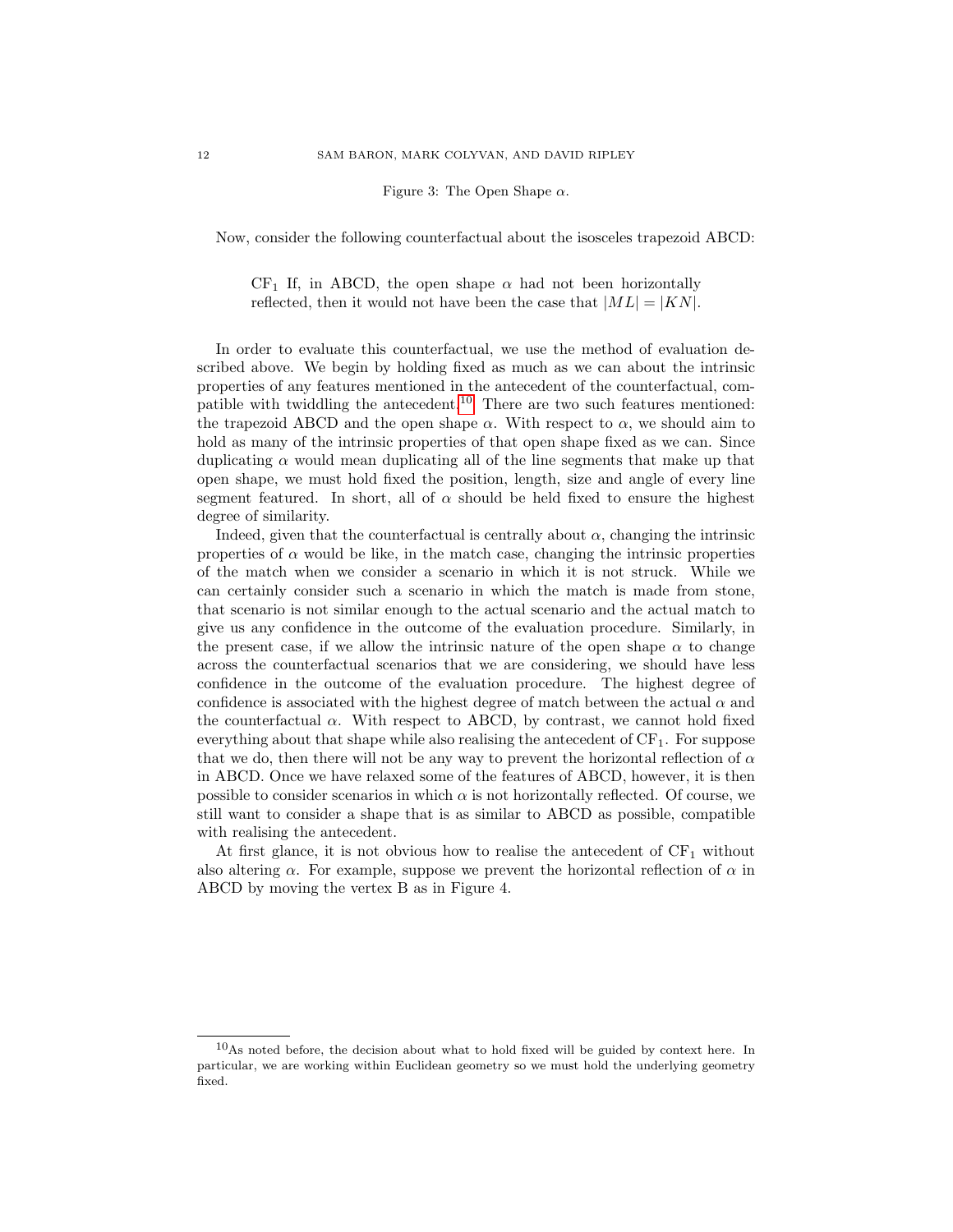

Figure 4: Moving B.

By moving B in this way, we end up changing  $\alpha$ . The same thing happens if we move both B and C together along the x-direction, keeping their positions in the y-direction fixed (see Figure 5). In this case, we change  $\alpha$  by altering the angles of the line segments MO and NO against AD.



Figure 5: Moving BC along the x-direction.

The same result occurs if we leave B and C in place, and simply move K and L up and down the line segment BC (see Figure 6).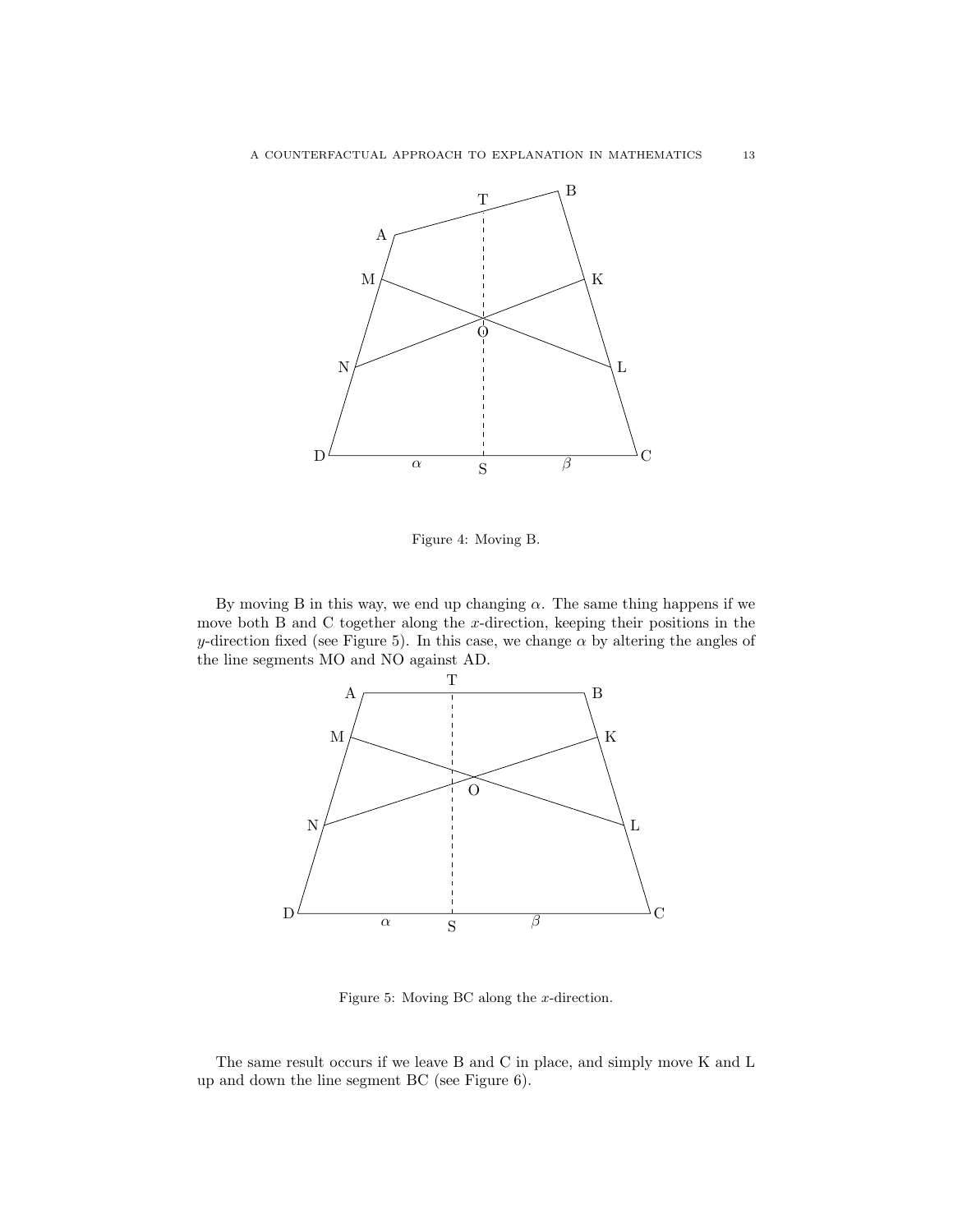

Figure 6: Moving K and L along BC

There is, however, a way to prevent the horizontal reflection of  $\alpha$  in ABCD that fully preserves  $\alpha$ . We must move BC along the x-direction and simultaneously move K and L along the line segment BC (see Figure 7).



Figure 7: Moving BC along the x-direction, and moving K and L along BC as well.

Figure 7 is also the *only* way of preventing the horizontal reflection of  $\alpha$  in ABCD while holding  $\alpha$  itself fixed. There is no other way to make the antecedent of  $CF_1$ true, so long as  $\alpha$  is being held fixed. Having made this alteration to ABCD, we must now ramify that alteration through the rest of the figure. It is clear, however, that no matter how this change is implemented, the equality between  $|ML|$  and  $|NK|$  will be broken. That's because, in order to keep  $\alpha$  fixed we have to ensure that the interior angles of  $\triangle MNO$  remain unaltered when moving BC. But this means extending the line segments ML and KN to keep them in step with BC as we move it. Because of the angle of BC against the base CD, we will inevitably extend ML more than KN, thus making ML longer than KN (this is straightforward to prove algebraically). Because the only way of preventing the horizontal reflection of  $\alpha$  in ABCD breaks the equality between  $|ML|$  and  $|NK|$ , it follows that CF<sub>1</sub> is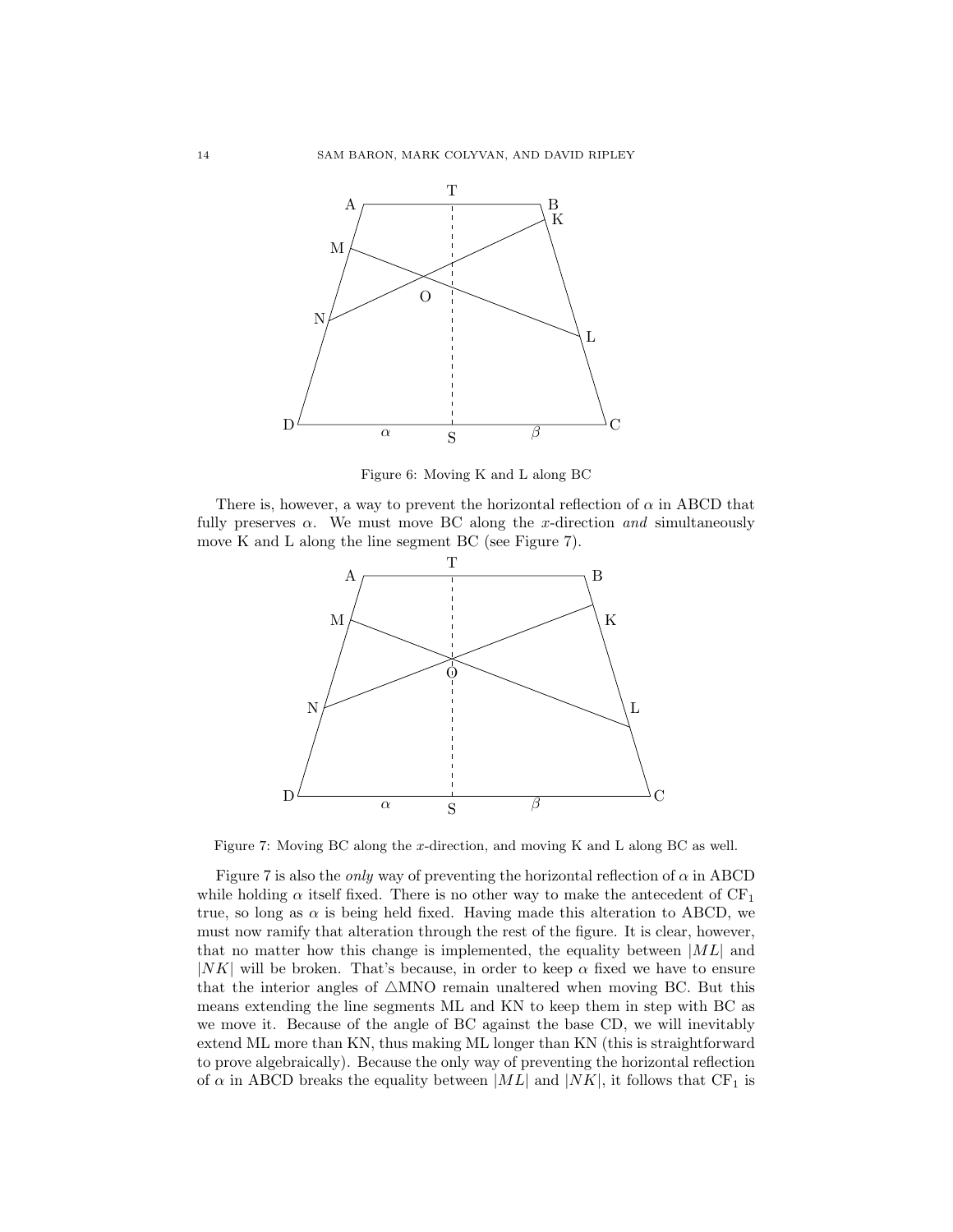true: the only way of making the antecedent of that counterfactual true forces the consequent to be true as well.

3.2. Asymmetry. This completes the first stage of our modelling procedure. The next stage is to show that there is an asymmetry within the pattern of counterfactual dependence in this case that reflects the asymmetry of explanation. In order to show this, we need to consider a second counterfactual, namely:

 $CF_2$  If it had not been the case that  $|ML| = |KN|$ , then, in ABCD, the open shape  $\alpha$  would not have been horizontally reflected.

In order to evaluate  $CF_2$ , we hold fixed as much as we can regarding the intrinsic properties of anything mentioned in the antecedent. Since the only features mentioned in the antecedent are the line segments ML and KN, we must hold the intrinsic properties of these two line segments fixed. Now, a line segment is just a very simple open shape. As with other open shapes, then, the key intrinsic properties of the line segment are its shape and size. Thus, an alteration to the line segment that turns it into a curve, would be a change to an intrinsic property. An alteration to the length of the line segment is another change in its intrinsic properties. Rotating and moving the line segment, however, is not a change to its intrinsic properties. The line segment is the same segment, whether it is oriented vertically, or horizontally so long as it links the same two points. This is because the intrinsic properties of shapes in general are preserved under rotation and translation. For instance, consider a simple circle. Rotating or moving the circle through a two-dimensional plane, does not alter the intrinsic nature of the circle. In order to duplicate the circle, we need only duplicate its shape and size. We don't need to also duplicate its relative location.

Notice, however, that it is not an intrinsic property of either ML or KN that the other line segment is present. For we can very easily imagine duplicating ML without duplicating KN or vice versa. All we need to do is duplicate the length and shape of the line segments in question. It follows that the intersection of the two line segments is not an intrinsic property of ML or KN either, since we can duplicate either line segment without the other and thus can duplicate both line segments without duplicating their intersection. So when evaluating  $CF_2$  we don't hold fixed the fact that the two line segments intersect, or even the location and rotation of the two line segments. We also don't hold fixed  $\alpha$ — the line segments that make up the left-hand side of ABCD— or ABCD more generally, since they fall into the consequent of the counterfactual.

Now, when evaluating  $CF_2$ , we can't hold fixed all of the intrinsic properties of the two line segments. In order to realise the antecedent, we need to break the equality between  $|ML|$  and  $|KN|$ , which means changing the length of one or both of these line segments. Given this, the most straightforward way to realise the antecedent is by holding fixed the size and shape of one of the line segments, while altering the size of the other. This way of realising the antecedent results in a situation where  $\alpha$  is not horizontally reflected in ABCD (see Figure 8).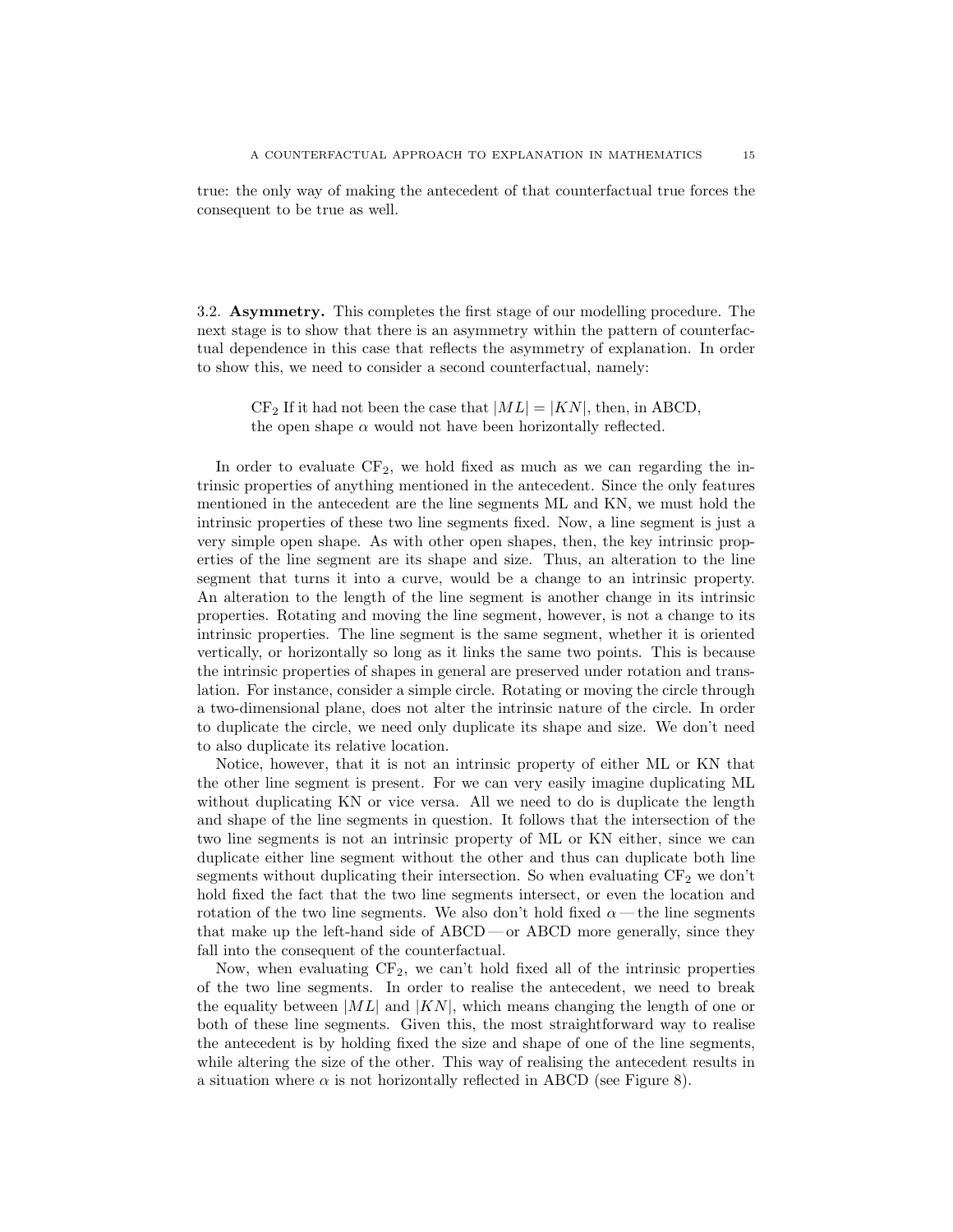

Figure 8: ML  $\neq$  KN in ABCD which is not bilaterally symmetric.

If this were the only way of realising the antecedent of  $CF_2$ , then the counterfactual would be true. But there is another option. By rotating the two line segments, we can produce a situation in which one of the line segments is the same length as in actuality, while the other line segment is not (and thus  $|MN| \neq |KL|$ ), but where  $\alpha$  is horizontally reflected in ABCD (see Figure 9).



Figure 9:  $ML \neq KN$  in ABCD which is bilaterally symmetrical; the length of ML is the same as it is in actuality.

These two ways of realising the antecedent of  $CF_2$  involve changing the intrinsic properties of one of the line segments in the same way, while keeping the intrinsic properties of the other line segment fixed. So both options are equally similar to the actual situation, in relevant respects. Without a basis for privileging one of these options over the other (and, in particular, without a basis for preferring the symmetry-breaking cases to the symmetry-preserving cases) we cannot conclude that breaking the inequality between MN and KL would undermine the symmetry of ABCD. It might break the symmetry, but it might not, depending on exactly what we do. There is, then, an asymmetry between  $CF_1$  and  $CF_2$ . For  $CF_1$ , there is really only one salient case in which we can make the antecedent true while maximising intrinsic similarity, and in that case the consequent is true as well. For  $CF_2$ , there are two classes of cases in which the antecedent is true that equally maximise intrinsic similarity, and no clear way to choose between them.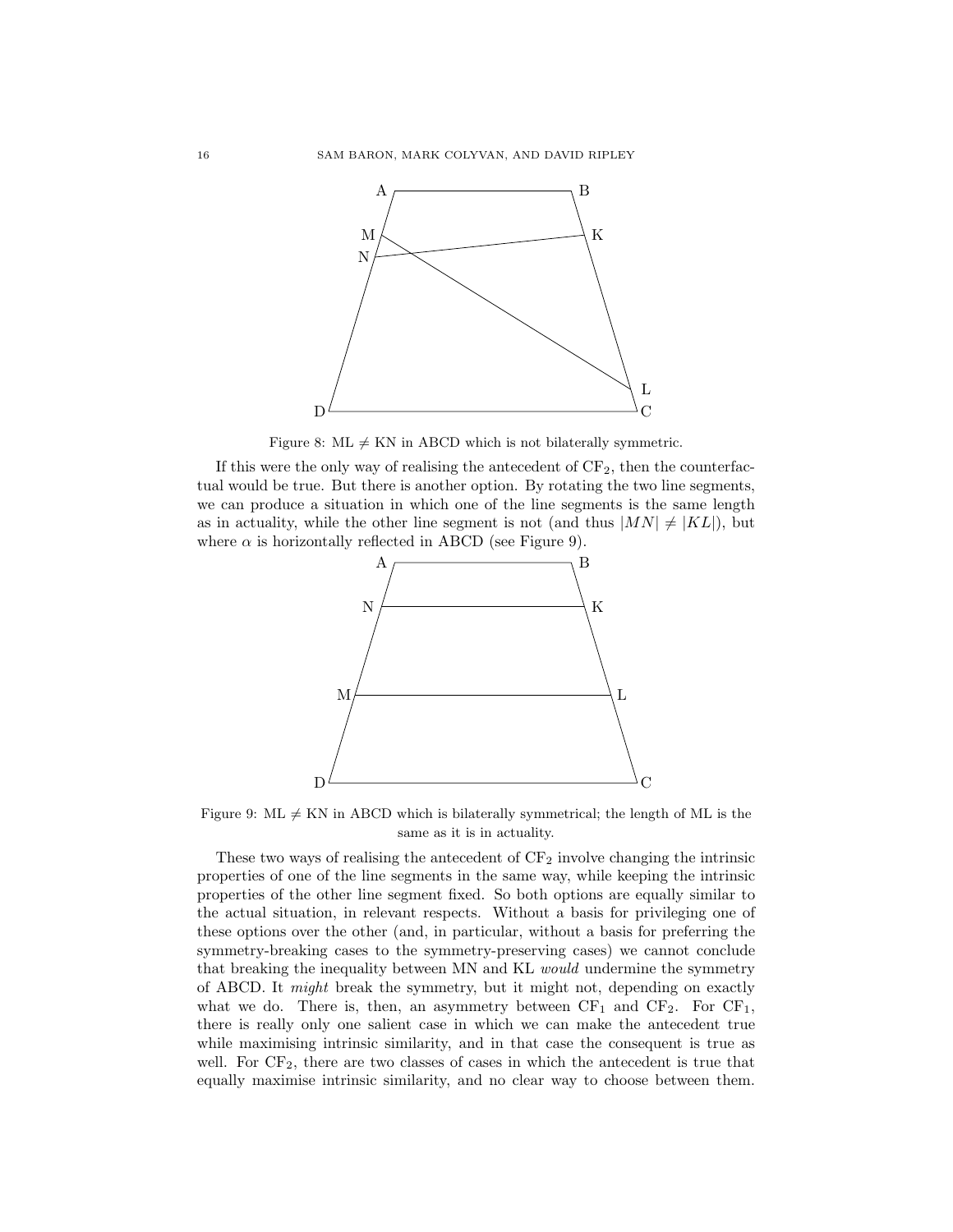This asymmetry of counterfactual dependence, we submit, reflects the asymmetry of explanation.

3.3. Structural Equation Modelling. In order to complete our modelling procedure we will show how to apply the standard tools of structural equation modelling to intra-mathematical explanation. We will briefly outline a structural equation model for the intra-mathematical explanation outlined above before dialling up the complexity of the model. First, however, it is important to address a general worry with the use of structural equations in this context.

Structural equations are themselves pieces of mathematics. So consider a particular intra-mathematical relationship that the structural equations are being used to encode. That relationship will, in line with the broad strategy for evaluating counterfactuals used above, involve twiddling some aspect of mathematics in order to see how that twiddle ramifies. All together the structural equations map the ramifications of the relevant twiddle. But what if the twiddle ramifies into the very mathematical facts that underwrite the structural equations themselves? Won't this undermine the entire structural equation framework?

The worry is based on a confusion. When we talk about 'twiddling' mathematics, we are not proposing to make the mathematical facts other than they are; we're not capable of doing any such thing. This is no different from non-mathematical cases; in evaluating "If Emmy Noether had not been a mathematician, she would have been a poet", we do not need to *make it the case* that Emmy Noether was not a mathematician! We are rather proposing to consider what would be the case if the mathematical facts were other than they are. But in our use of structural equation models, we are using *actual* mathematics, not counterfactual mathematics. It is no part of our proposal to consider what the structural equation models would tell us under the twiddles we consider. We are rather asking what these models do tell us, about those twiddles and how they ramify. So there is no problem; the structural equations themselves remain unchanged by the twiddles under consideration.

3.4. A Basic Model. The model we will use to represent counterfactual relationships for the isosceles trapezoid ABCD is depicted in Figure 9. Each node in the diagram is a full proposition; each can be true or false. The initial model is designed to reflect the basic explanation for why it is that  $|ML| = |KN|$  offered above. The point of the model in the first instance is to render a broad picture of the details of the case itself, and thus show how the modelling process works.

First of all, we provide a translation schema for the endogenous nodes. These are nodes that appear within the structural equation model and which represent the mathematical facts featured in the explanation. The translation schema is this:

 $\mathcal{A} \mid \alpha$  is horizontally reflected.

 $\mathcal{B}$  |  $|ML| = |KN|$ .

With the translation schema in hand, we can then model the counterfactual relationships using the following directed graph.



Figure 9: Directed graph model of the explanation for  $|ML| = |KN|$ .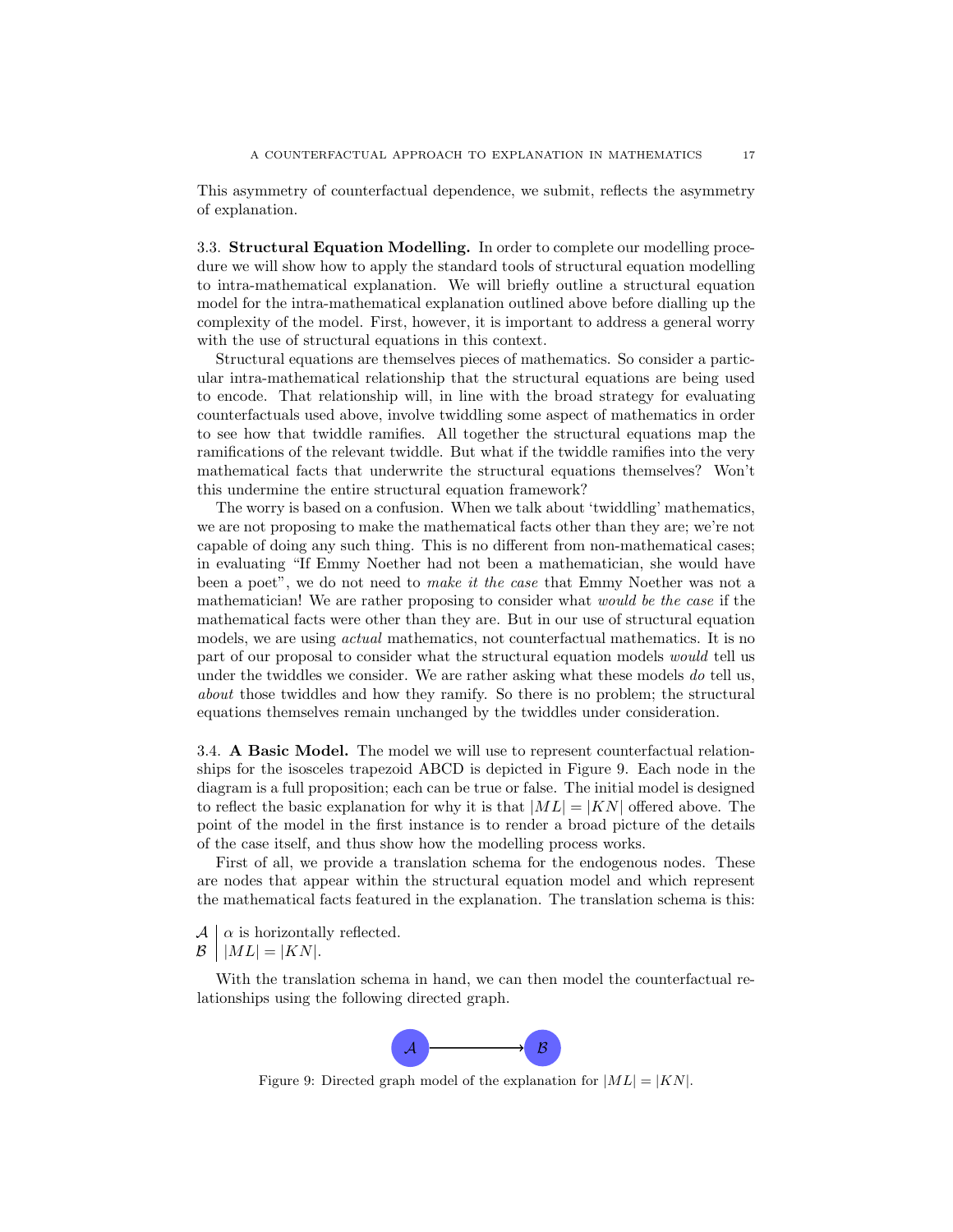Each node in the diagram takes value 1 or 0, according to whether the proposition it represents is true or false, respectively. We suppose that all the exogenous nodes take value 1. The structural equations we use are simple: each endogenous node takes the value(s) of the node(s) that feed into it. Thus, we have the following structural equations for the case at hand:  $A = 1, B = \mathcal{A}$ .

The structural-equation model captures the twiddles to mathematics involved in evaluating  $CF_1$  in the previous section. Suppose that we twiddle node A by setting its value to 0. Then the value of  $\beta$  must also go to 0. The directed nature of the graph captures the asymmetry of the counterfactual dependence between  $\beta$  and  $\mathcal A$ and thus between the fact that  $|ML| = |KN|$  and the fact that  $\alpha$  is reflected across ST in ABCD.

3.5. Adding Complexity. The structural equation model that we have outlined is, obviously, quite simple. We can add complexity to the model in the same manner that we might add complexity to a simple structural equation model for a causal explanation. The most straightforward way to add complexity is to make the nodes non-binary. We can, for example, treat the nodes as representing continuous variables. Doing so allows us to take account of the relationship between explanans and explanandum with more sensitivity.<sup>[11](#page-17-0)</sup>

As noted, we are interested in what happens to the relationship between the lengths ML and KN when asymmetry is introduced into the figure ABCD. As already discussed, the only way to make ABCD asymmetric whilst holding  $\alpha$  fixed is to move the line segment BC along the x-direction, letting the vertices K and L move in step. So we can use the length between AB as a proxy for altering the figure ABCD in the required manner. As AB gets longer the difference between ML and KN should get larger. A structural equation model can then be used to capture the pattern of counterfactual dependence between, on the one hand, the difference between ML and KN and, on the other hand, the amount of extra length being added to the distance AB. We thus introduce two nodes:

- $\mathcal{A}$  The length that is added to AB.
- $\beta$  The difference between the lengths ML and KN.

The structural equation can be determined as follows. First, it is useful to imagine a horizontal line segment from M to K parallel with AB, and another horizontal line segment from N to L, also parallel with AB. Call the point where the horizontal line segment from M intersects with the line of symmetry, ST, E and the point where the horizontal line segment from N intersects with ST, G (see Figure 10). Next, drop a perpendicular from B to the base CD. Finally, call the point where the perpendicular intersects the horizontal line segment from M, F, and call the point where the perpendicular intersects the horizontal line segment from N, H.

<span id="page-17-0"></span><sup>11</sup>It is common to treat the nodes in a structural equation model as representing the range of real values between 0 and 1. This is so that the nodes can be taken to represent probabilities. In his treatment of the structural equation framework, however, Pearl makes it clear that the values of the nodes can correspond to any quantity (e.g., length, see [\[36\]](#page-29-8)). We follow Pearl in this.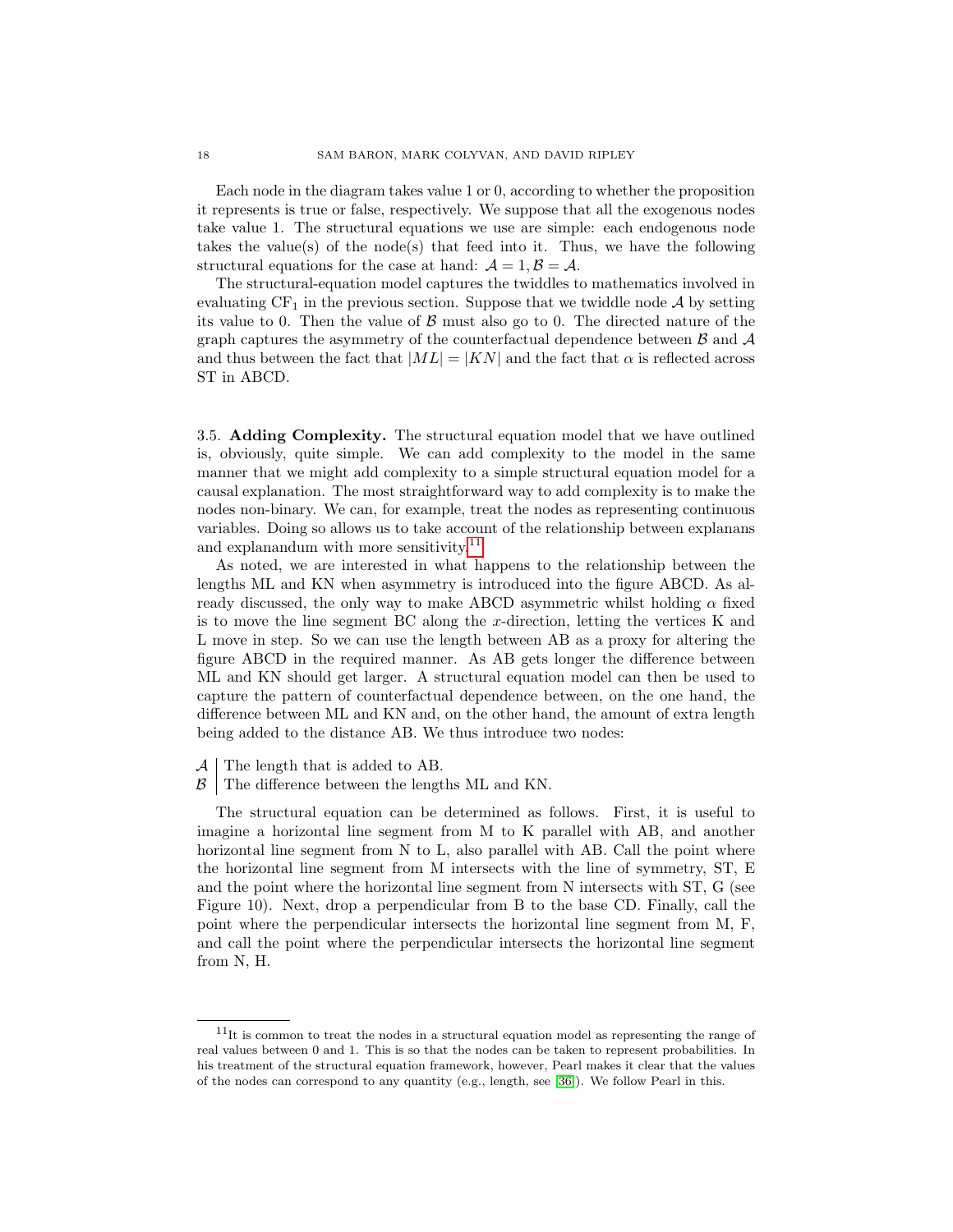

Figure 10: Setting up the Problem.

Call the difference between the lengths of ML and KN  $x$  and the amount of distance being added to the base AB  $y$ . The problem is to specify  $x$  as a function of y such that varying x leads to variations in y. Once specified, the function can then be used as the structural equation between the  $A$  and  $B$  nodes. Our strategy for solving the problem is to first determine each of the lengths of the line segments OK and OL in Figure 10 as a function of  $y$ . We can then use this information to specify  $x$  as a function of  $y$ . The problem can be solved as follows. Let us call the length of AB in the original figure:  $\Delta$  and the distance between A and B in any transformed version of the figure ABCD =  $\Delta + y$ . First, specify  $|OK|$  as a function of  $\Delta + y$ :

| $ EK  =  EF  +  FK $                                                      |                                                                                                                                                                                       |
|---------------------------------------------------------------------------|---------------------------------------------------------------------------------------------------------------------------------------------------------------------------------------|
| $ EF  =  BT $ because ETBF is a rectangle                                 | $[2] % \includegraphics[width=0.9\columnwidth]{figures/fig_2.pdf} \caption{Schematic diagram of the top of the top of the top of the right.} \label{fig:2}} %$                        |
| $ EK  =  BT  +  FK $                                                      | $[3] % \includegraphics[width=0.9\columnwidth]{figures/fig_0_2.pdf} \caption{Schematic diagram of the top of the top of the top of the top of the top of the right.} \label{fig:2} %$ |
| $\frac{ FK }{ BK } = \sin(\angle ABC - 90)$                               | [4]                                                                                                                                                                                   |
| $ FK  = (\sin(\angle ABC - 90) \times BK)$                                | [5]                                                                                                                                                                                   |
| $ EK  =  BT  + \sin(\angle ABC - 90) \times BK$                           | $\left[ 6\right]$                                                                                                                                                                     |
| $\frac{ EK }{ OK }$ = cos( $\angle$ OKE)                                  | [7]                                                                                                                                                                                   |
| $ OK  = \frac{ EK }{\cos(\angle OKE)}$                                    | [8]                                                                                                                                                                                   |
| $ OK  = \frac{ BT  + \sin(\angle ABC - 90) \times BK }{\cos(\angle OKE)}$ | $\left[ 9 \right]$                                                                                                                                                                    |
| Since $ BT  = (0.5 \times \Delta) + y$ , it follows that:                 |                                                                                                                                                                                       |

$$
|OK| = \frac{(0.5 \times \Delta) + y + \sin(\angle ABC - 90) \times BK)}{\cos(\angle OKE)} \tag{10}
$$

Next, we specify the length of  $|OL|$  as a function of  $\Delta + y$ . By parallel reasoning, it follows that:

$$
|OL| = \frac{(0.5 \times \Delta) + y + \sin(\angle ABC - 90) \times BL)}{\cos(\angle OLG)} \tag{11}
$$
  
Now, since  $|ML| = |MO| + |OL|$  and  $|NK| = |NO| + |OK|$  and since  $|ML| - |KN| = x$  it follows that: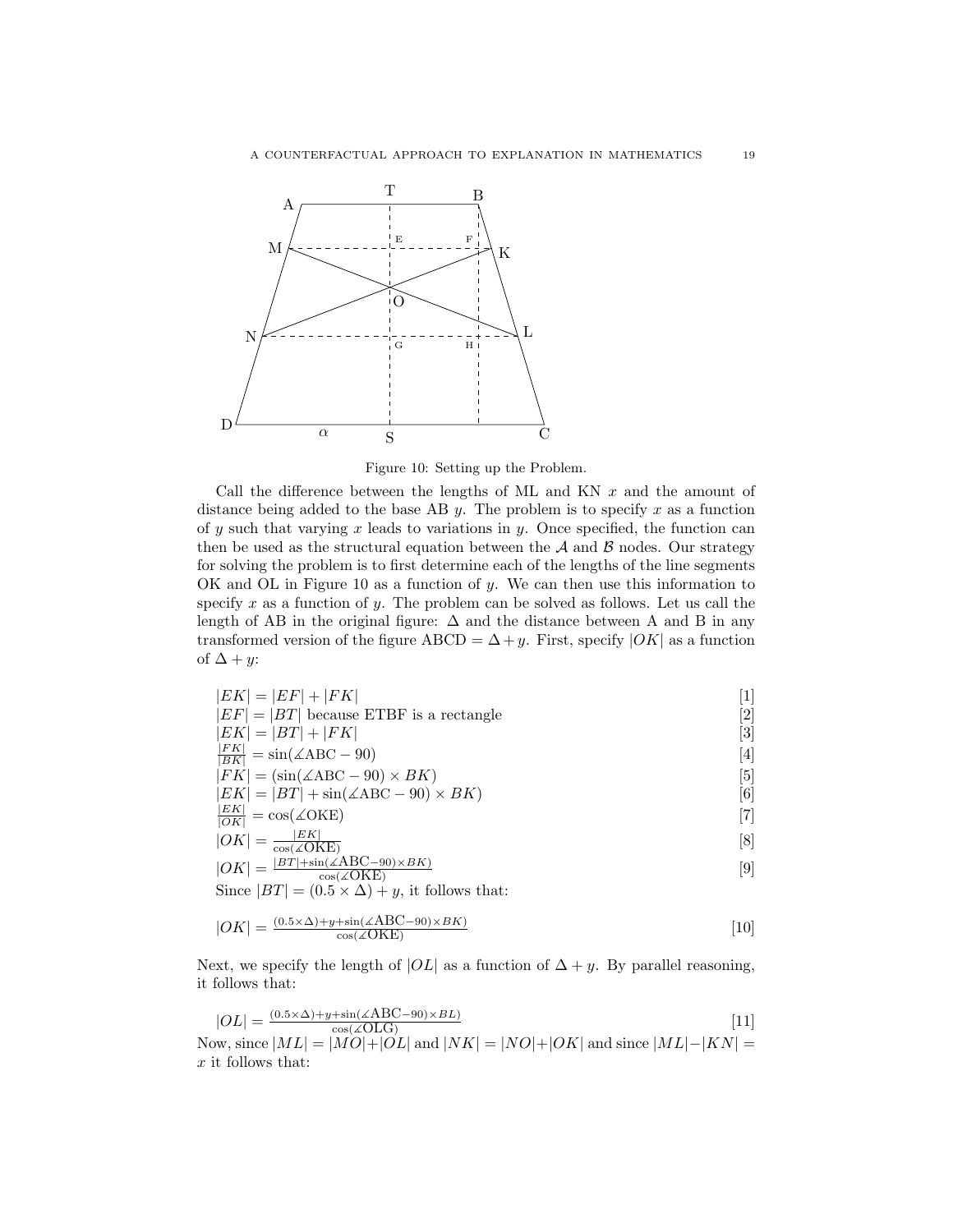$$
x = (|MO| + \frac{(0.5 \times \Delta) + y + \sin(\angle ABC - 90) \times BK)}{\cos(\angle OKE)} - (|NO| + \frac{(0.5 \times \Delta) + y + \sin(\angle ABC - 90) \times BL)}{\cos(\angle OLG)}) [12]
$$

We can now swap x for  $\beta$  and y for  $\beta$  to yield the final structural equation, namely:

$$
\mathcal{B} = (|MO| + \frac{(0.5 \times \Delta) + A + \sin(\angle ABC - 90) \times BK)}{\cos(\angle OKE)} - (|NO| + \frac{(0.5 \times \Delta) + A + \sin(\angle ABC - 90) \times BL)}{\cos(\angle OLG)} \tag{13}
$$

Finally, we want to remove the points E and G from the equation, so that the equation properly reflects the isosceles trapezoid ABCD depicted back in Figure 1. To do that, we exploit some of the symmetry of ABCD to redefine the angles  $\angle$ OKE and  $\angle$ OLF. This gives us two angles to deal with:  $\gamma$  and  $\phi$ , which are defined as follows:

(1) 
$$
\gamma = 180 - (\angle NMO + (180 - \angle MAB))
$$
  
\n(2)  $\phi = 180 - (\angle MNO + \angle MAB)$ 

The reasoning behind the angle definitions is seen in Figure 11.



Figure 11: Because of the symmetry of ABCD,  $\angle NMO = \angle LKO$ . From the same symmetry plus the bisection of AB by MA and KB it follows that  $\angle$ EKB = (180− $\angle$ MAB). Thus, because NK bisects the straight line segment BC,  $\gamma = 180-(\angle NMO+(180-\angle MAB))$ . Similar considerations apply to  $\phi$ . Because of the symmetry of ABCD,  $\angle MNO = \angle KLO$ . From the same symmetry it follows that  $\angle FLC = \angle MAB$ . Thus  $\phi = 180 - (\angle NMO + \angle MAB)$ .

Our structural equation, using the definitions just outlined, becomes:

$$
\mathcal{B} = (|MO|+\frac{(0.5\times\Delta)+\mathcal{A}+\sin(\measuredangle \text{ABC}-90)\times BK)}{\cos(\gamma)}) - (|NO|+\frac{(0.5\times\Delta)+\mathcal{A}+\sin(\measuredangle \text{ABC}-90)\times BL)}{\cos(\phi)}) \ [14]
$$

This final structural equation gets us what we want. When we change the value of A there will be a corresponding change to the value of  $\beta$ . The change to A encoded in the structural equation is a change to the amount we are extending AB. The resulting change to  $\beta$  is the corresponding difference between the lengths of  $ML$  and KN that results from the twiddle to  $A$ . The entire model then adequately captures the pattern of counterfactual dependence whereby gradual deformation of the object results in a widening inequality between ML and KN.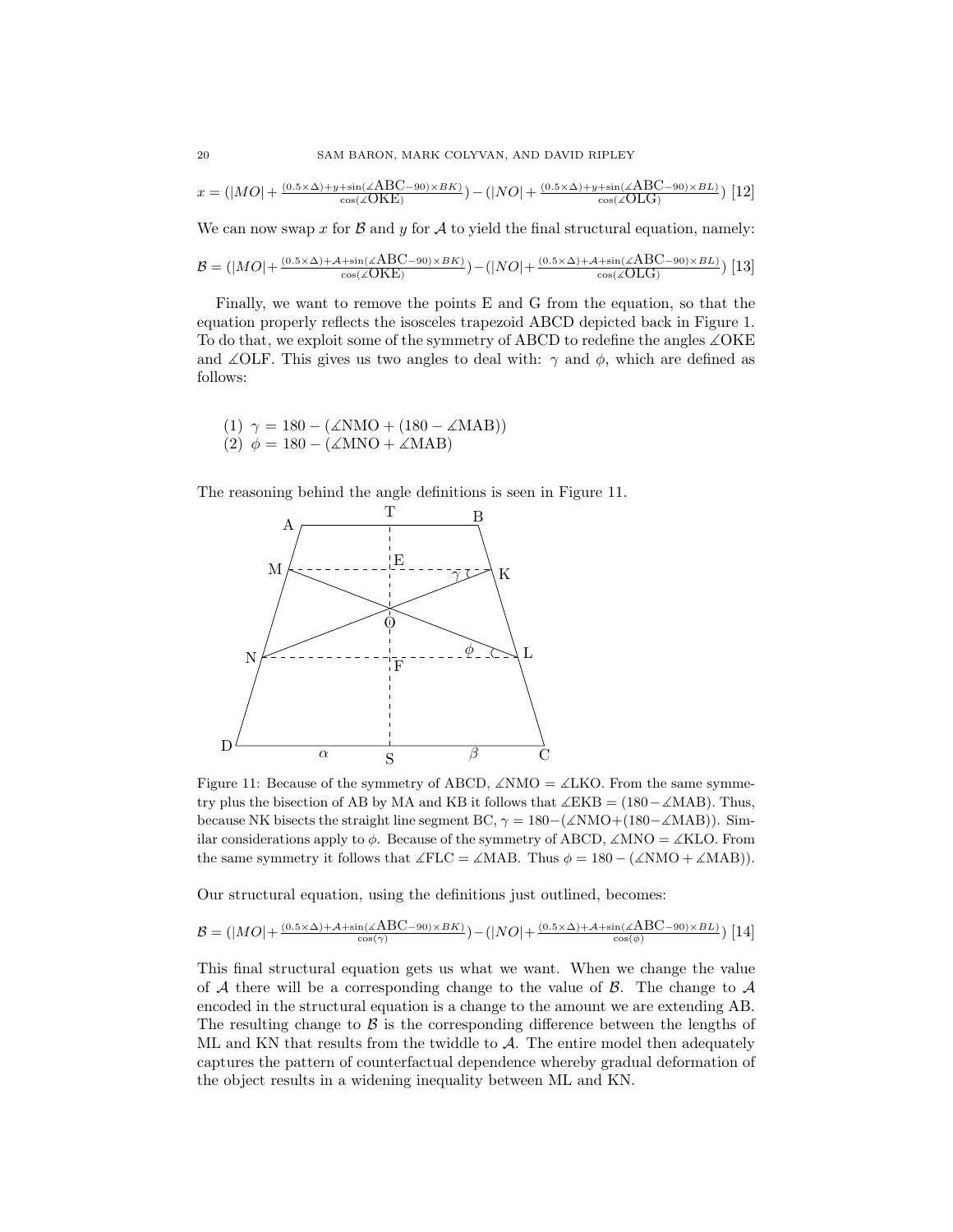#### 4. Explanatory and Non-Explanatory Proofs

In the previous section we showed how to model a case of intra-mathematical explanation using standard counterfactual machinery. In this section we will turn to the topic of explanatory versus non-explanatory proofs. Our contention is that the difference between explanatory and non-explanatory proofs can be captured by the patterns of counterfactual dependence underlying a given case of intramathematical explanation. To show this, we will consider three proofs of the fact that  $|ML| = |KN|$  in the isosceles trapezoid ABCD. The first of these, given by Lange, is the proof discussed in §3, and is the one that Lange deems to be explanatory. He provides two alternative proofs that he takes to be not explanatory.

The first of these proceeds algebraically:  $^{12}$  $^{12}$  $^{12}$ 

A proof could proceed by brute-force coordinate geometry: first let D's coordinates be  $(0,0)$ , C's be  $(0,c)$ , A's be  $(a,s)$  and B's be  $(b,s)$ , and then solve algebraically for the two distances ML and KN, showing that they are equal. [\[23,](#page-29-23) p. 245]

The second proof is geometric, and proceeds as follows (see Figure 12):

Draw the line from N perpendicular to CD; call their intersection P (see fig. 3); likewise draw link LS. Consider triangles DNP and CLS: angles D and C are congruent (since the trapezoid is isosceles),  $ND =$ LC (given), and the two right angles are congruent. Hence, by having two angles and the non-included side congruent,  $\triangle DNP = \triangle CLS$ , so their corresponding sides NP and LS are congruent. They are also parallel (being perpendicular to the same line). That these two opposite sides are both congruent and parallel shows PNLS to be a parallelogram. Hence, NL is parallel to DC. By the same argument with two new auxiliary lines, AB is parallel to MK. Therefore, MK and NL are parallel (since they are parallel to lines that are parallel to each other), so MKLN is a trapezoid. Since  $MN = AD - AM - ND$ ,  $KL = BC - BK - LC$ ,  $AM = BK$ ,  $AD = BC$  and  $ND = LC$ , it follows that  $MN = KL$ . As corresponding angles,  $\angle$ KLN =  $\angle$ LCS; since  $\triangle$ CLS =  $\triangle$ DNP,  $\angle$ LCS  $=\angle NDP$ ; as corresponding angles,  $\angle NDP = \angle MNL$ . Therefore,  $\angle KLN$  $=\angle MNL$ . From this last (and that  $NL = NL$ ,  $MN = KL$ ), it follows (by having two sides and their included angle congruent) that  $\triangle MNL$  $= \triangle$ KLN, and so their corresponding sides ML and KN are the same length. [\[23,](#page-29-23) p. 246]

<span id="page-20-0"></span><sup>&</sup>lt;sup>12</sup>The C coordinate in Lange's geometric proof should be  $C = (c, 0)$ . As the editor for this journal, Robert Thomas, has pointed out to us, Lange's 'brute-force' proof contains an error. One must also specify that  $b = c - a$ , otherwise one has failed to specify an isosceles trapezoid. Rather than specifying a further condition, we ought to include this information in the specification of B as follows: let B be (c-a, s). From there, Thomas provides the proof as follows:

M needs to be (ta, ts), N to be (ra, rs) where r and t are arbitrary parameters strictly between 0 and 1. Then for the needed equalities K is  $[(1-t)c+t(c-a), ts]$ and L is  $[(1 - r)c + r(c - a), rs]$  from the standard formula for dividing a line segment in a ratio used twice. These complicated-looking co-ordinates simplify to  $(c - ta, ts)$  and  $(c - ra, rs)$  respectively. One can then just write down the distances squared from the distance formula,  $|ML|^2 = (c-ra-ta)^2 + (rs-ts)^2$ and  $|NK|^2 = (c - ta - ra)^2 + (ts - rs)^2$ , obviously equal.

We are grateful to Thomas for providing us with the correct proof and note that Thomas prefers to treat it as 'straightforward' rather then 'brute-force'.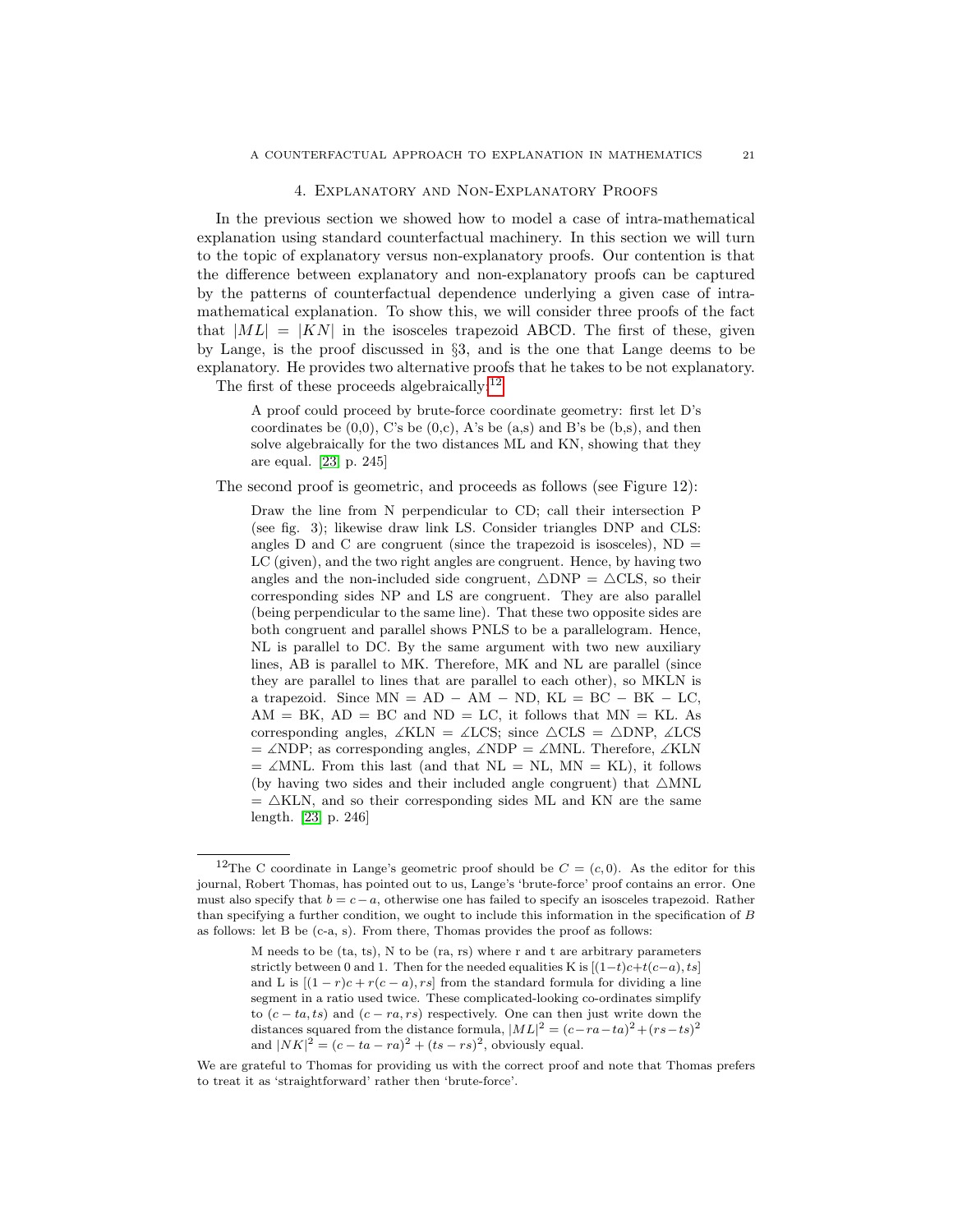

Figure 12: A Geometric Proof of  $|ML| = |KN|$ 

Let us take each of these proofs in turn, starting with the algebraic proof.

4.1. Algebraic Proof. The central moving part of the algebraic proof is the coordinatisation of the isosceles trapezoid ABCD in a Cartesian plan. The algebra that follows (which we see no need to go into) is nothing more than a way of moving from the underlying coordinatisation to the fact that  $|ML| = |KN|$ . If we think of the matter in counterfactual terms, then for this proof to be a genuine explanation of the fact at issue at least  $CF_3$  would need to be true (see below), since this counterfactual links the coordinatisation (the explanans) to the fact that  $|ML| = |KN|$ (the explanandum):

 $CF<sub>3</sub>$  If the coordinates of isosceles trapezoid ABCD had not been  $D = (0,0), C = (c,0), A = (a,s)$  and  $B = (c-a,s)$ , then it would not have been the case that  $|ML| = |KN|$ .

In order to evaluate  $CF_3$ , we hold fixed all of the intrinsic facts about the trapezoid ABCD plus general mathematical principles and any mathematical facts that are upstream of the facts about ABCD. We then make a twiddle by re-coordinatising ABCD. There are many different ways to re-coordinatise the isosceles trapezoid ABCD that don't break the symmetry of the object and thus don't result in ML  $\neq$ KN. We can, for example, reflect around the  $x$  and  $y$  axes (see Figure 13) or choose different coordinate systems. The symmetry of ABCD is insensitive to the particular Cartesian coordinate system used and there are infinitely many such coordinate systems.

Of course, there are also coordinatisations that will break the symmetry of ABCD. (E.g. non-linear translations of a Cartesian coordinate system such as:  $x \mapsto x^2$ ;  $y \mapsto y$ .) There's an infinite number of those as well. In such coordinatisations,  $ML \neq KN$ . What we have, then, is an infinite number of alternative coordinatisations in which  $ML = KN$  and an infinite number in which  $ML \neq KN$ . We have no reason to prefer the symmetry preserving cases over the symmetry breaking cases when evaluating the counterfactual. The two cases are equally similar when it comes to the mathematical facts that we are holding fixed. It follows that  $CF_3$  is false: it is not the case that an alteration to the coordinates of ABCD *would* result in  $ML \neq KN$ . At best, it might have that result.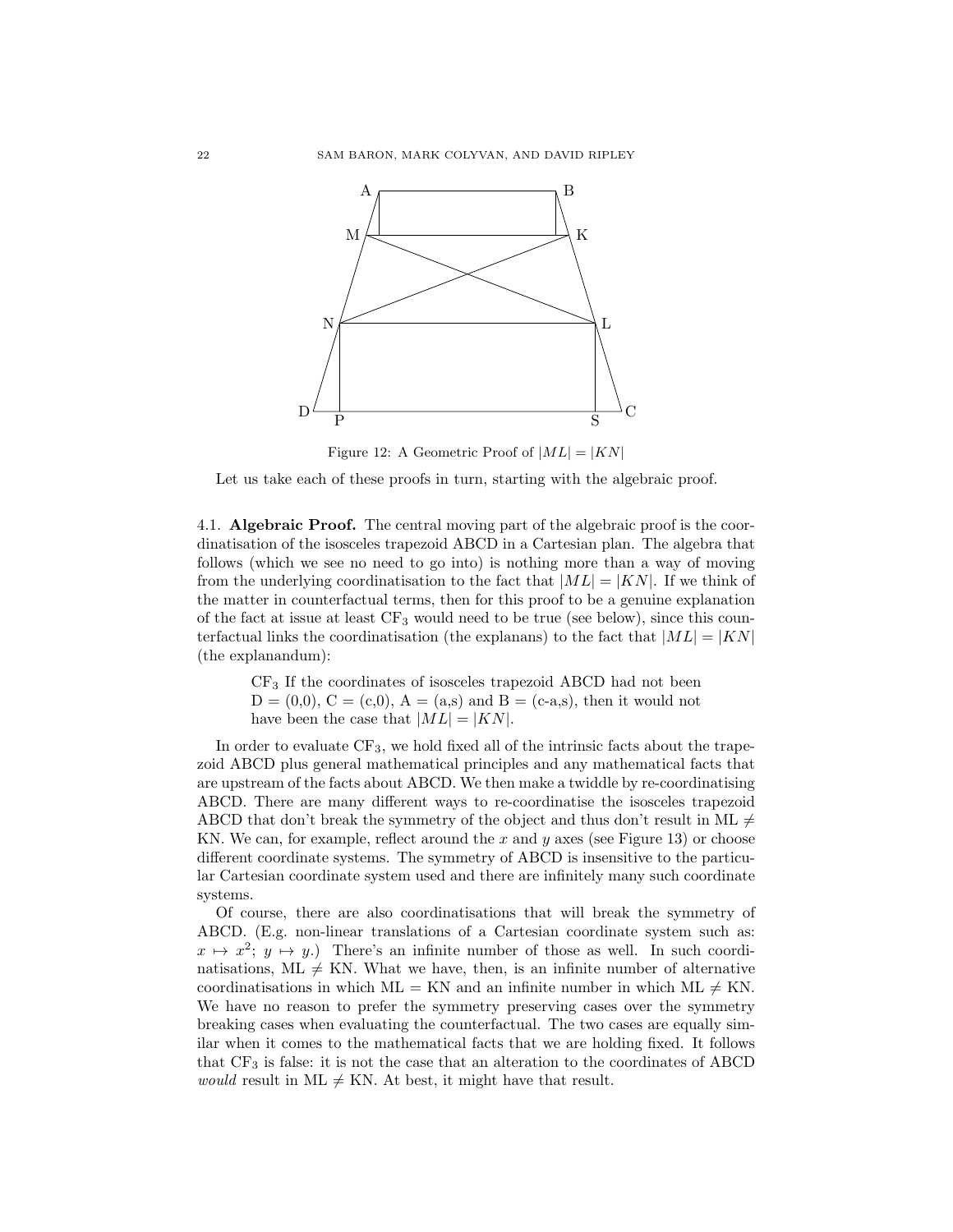

Figure 13: Symmetry preserving transformations of ABCD around the origin (0,0).

4.2. Geometric Proof. The first thing we need to do is clean up Lange's geometric proof.[13](#page-22-0) As it stands the proof is inelegant. A more concise version of the proof can be constructed as follows. We begin by assuming that in a quadrilateral with a base and two equal opposite sides adjacent to it, the base angles are equal and the top is parallel to the base if and only if the quadrilateral is a trapezoid. It follows immediately that  $\angle ADC = \angle BCD$  because ABCD is a trapezoid. Next, draw the line NL. NLCD is a trapezoid and so it follows that NL is parallel to DC. NL is also parallel to AB (because DC is). ABLN is also a trapezoid, and so  $\angle MNL =$  $\angle NLK$ . Since equals subtracted from equals are equal,  $|AN| = |AD| - |ND| =$  $|BC| - |LC| = |BL|$  and  $|MN| = |AN| - |AM| = |BL| - |BK| = |KL|$  from which it follows that  $|MN| = |KL|$ . It follows that the  $\triangle NNL$  and  $\triangle NLK$  are congruent because  $|MN| = |KL|$ , NL is common between the two triangles and  $\angle MNL \equiv$  $\angle NLK$ . Thus,  $|ML| = |NK|$  since they are corresponding sides of  $\triangle MNL$  and  $\triangle$ NLK.

The proof hangs on the following facts:

- (1) NL and AB are parallel
- (2) NL and DC are parallel
- (3)  $\angle$ MNL =  $\angle$ NLK
- $(4)$   $|MN| = |KL|$
- (5)  $\triangle MNL \equiv \triangle KLN$ .

This gives us five counterfactuals to consider:

 $CF<sub>4</sub>$  If it had not been the case that NL and AB are parallel then it would not have been the case that  $|ML| = |KN|$ .

 $CF<sub>5</sub>$  If it had not been the case that NL and DC are parallel then it would not have been the case that  $|ML| = |KN|$ .

 $CF_6$  If it had not been the case that  $\angle KLN = \angle MNL$  then it would not have been the case that  $|ML| = |KN|$ .

<span id="page-22-0"></span><sup>13</sup>We are very grateful to Robert Thomas for supplying us with a version of the cleaned-up proof.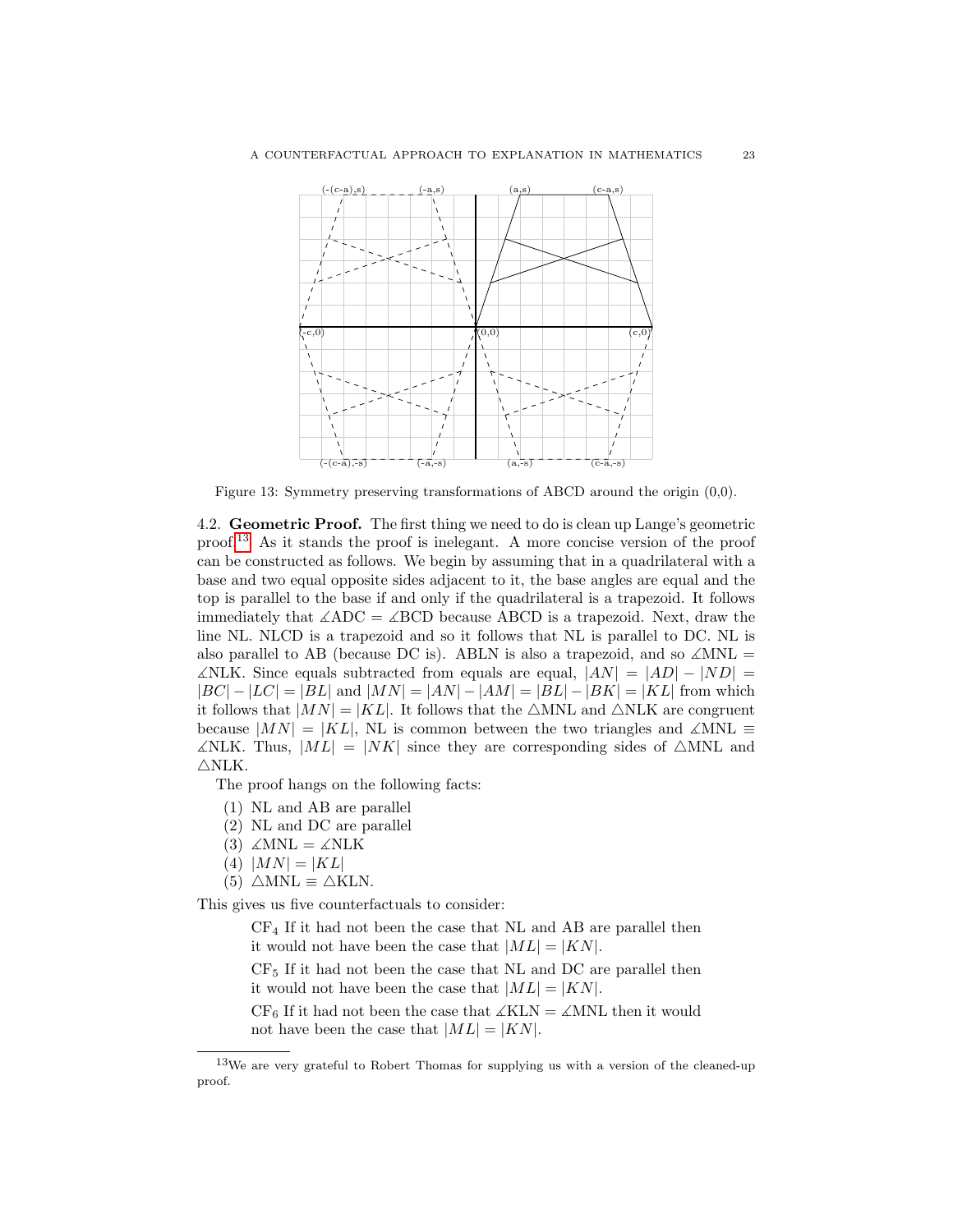$CF<sub>7</sub>$  If it had not been the case that  $|MN| = |KL|$ , then it would not have been the case that  $|ML| = |KN|$ 

 $CF_8$  If it had not been the case that  $\triangle MNL \equiv \triangle KLN$  then it would not have been the case that  $|ML| = |KN|$ .

Notice that none of these counterfactuals mentions anything to do with the horizontal reflection of  $\alpha$ . So we are under no obligation to hold fixed  $\alpha$  when evaluating these counterfactuals. Indeed, because each of these counterfactuals involves altering  $\alpha$  in some manner in order to make the antecedent true, we cannot hold  $\alpha$  fixed without running into a contradiction.

 $CF<sub>4</sub>-CF<sub>8</sub>$  are all false. Rather than going through all five counterfactuals oneby-one, we can gain a rough sense of why these five counterfactuals are false by comparing two pictures. The left-hand case in Figure 14 depicts a situation in which the antecedents of all five counterfactuals are true: NL is not parallel with AB or DC;  $\angle$ KLN  $\neq \angle$ MNL;  $|MN| \neq |KL|$  and  $\triangle$ MNL  $\neq \triangle$ KLN, and yet the consequents are all false because  $|ML| = |KN|$  (this can be checked using the algebraic method discussed in §5.1). The right-hand case in Figure 14, by contrast, depicts a situation in which the antecedents of all five counterfactuals are true, and the consequents are also true because  $|MN| \neq |KL|$ .



Figure 14: Situations that make  $CF_4-CF_8$  true (LHS) and situations that make  $CF_4-CF_8$  false (RHS).

The difficulty presented by Figure 14 should by now be familiar. In order to evaluate counterfactuals  $CF_4-CF_8$  we hold the same things fixed in each case. In particular, we hold fixed as much as we can about the intrinsic properties mentioned in the antecedents, compatible with realising those antecedents. In addition, we hold fixed general mathematical principles and any mathematical facts that are upstream of the case at issue. We don't hold fixed the features that are mentioned in the consequent. There are two very similar ways to realise the antecedents, given what we are holding fixed. Figure 14 depicts two such cases. In the right-hand diagram, we have realised the antecedents in such a way that the counterfactuals all turn out to be false because  $|ML| \neq |KN|$ . In the left-hand diagram we have realised the antecedents of  $CF_4-CF_8$  so that they all turn out to be true because  $|ML| = |KN|$ . It is difficult to visually discern the two cases, given how similar they are to one another. More importantly, these two cases are both equally similar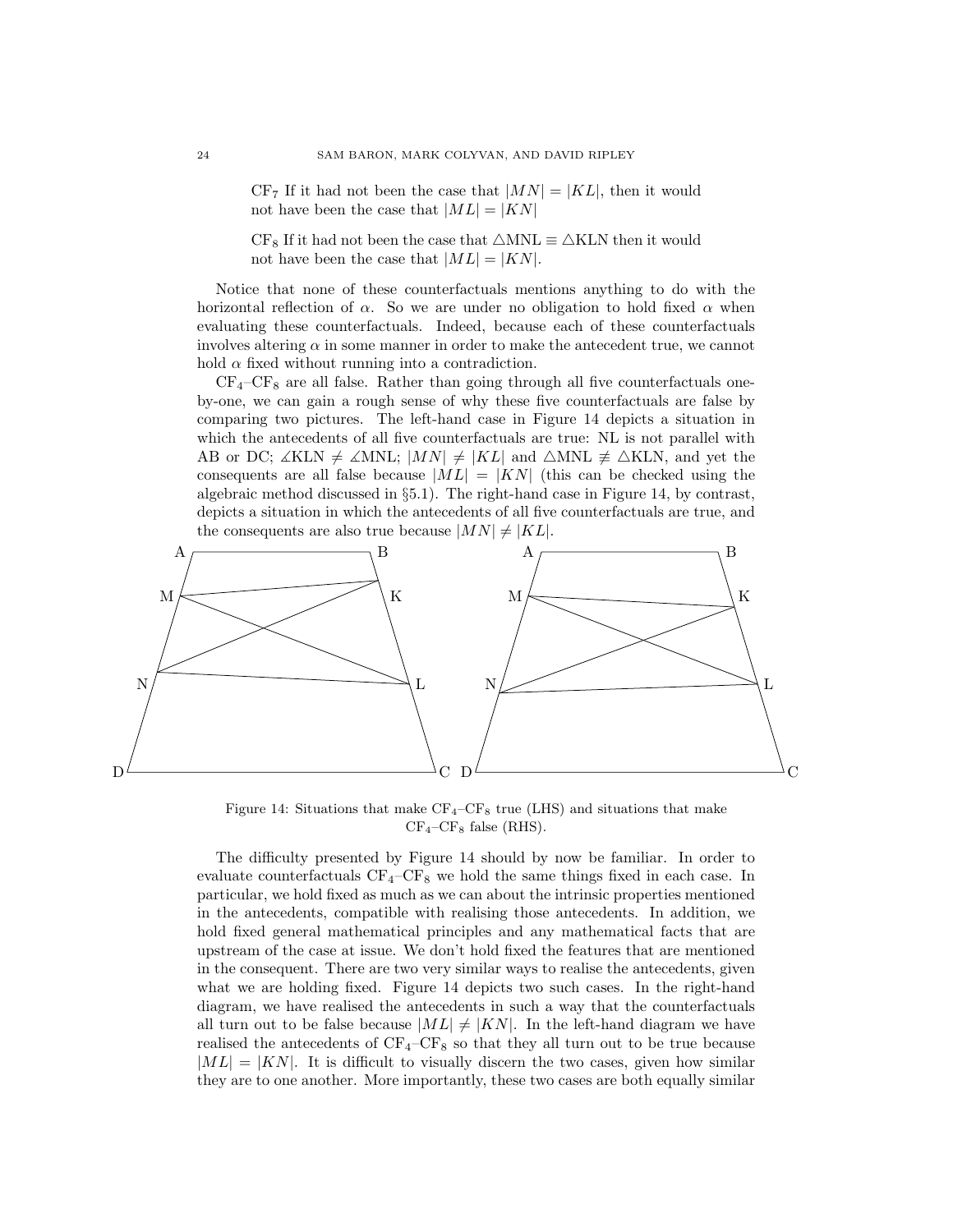to the actual situation, and so we have a tie. Without a way to break the tie, we cannot conclude that the counterfactuals are true.

4.3. Explanatory versus Non-Explanatory Proofs. It is striking that there is a difference in the pattern of counterfactual dependence between the proof of the fact that  $|ML| = |KN|$  that Lange deems to be explanatory, and the proofs that he does not deem to be explanatory. The reason for this difference in the patterns seems to line up with Lange's account of why the explanatory proof in this case is explanatory, while the others are not. According to Lange, the explanatory proof is explanatory because it appeals to what is really doing the explanatory work, namely the symmetry of the figure ABCD. The other proofs do not appeal to this symmetry and so, in an explanatory sense at least, miss the point. Our own counterfactual analysis lends support to this idea. Apparently the only case in which we can get real traction on the explanation for  $|ML| = |KN|$  using counterfactuals is when we look at alterations involving the horizontal reflection of  $\alpha$ . When we look at other kinds of alterations— alterations that correspond to the facts used to derive  $|ML| = |KN|$  in other proofs that ignore the symmetry of ABCDnone of these facts are counterfactually linked to the explanandum in the right way. Looking at the counterfactual structure of a given case of intra-mathematical explanation, then, may, at the very least, be a useful tool for sorting explanatory from non-explanatory proofs. It would also seem to follow that a counterfactual theory of intra-mathematical explanation would have a good chance of capturing the important distinction between explanatory and non-explanatory proofs more generally.

#### 5. Impossible Twiddles

So far we have shown how to model a case of intra-mathematical explanation. One might worry, however, that we have made matters easy for ourselves by focusing on a purely geometric case. None of the counterfactual manipulations to this case that we have considered involves impossibilities in the ramification stage. After all, we are able to graph the various counterfactual alterations that are needed to model the intra-mathematical explanation for why it is that  $|ML| = |KN|$  in the isosceles trapezoid ABCD (without drawing any impossible objects). We recognise, however, that at least some cases of intra-mathematical explanation will involve the consideration of impossibilities in the ramification stage. In this final section we will show how to extend the basic counterfactual machinery developed so far to one such case.

Consider the following mathematical fact: the product of any three consecutive, non-zero natural numbers is divisible by 6. The explanation for this fact appeals to two further facts. First, the fact that for any three consecutive nonzero natural numbers, at least one of those numbers is even and thus divisible by 2. Second, the fact that for any three consecutive nonzero natural numbers, exactly one is divisible by 3. From these two facts it follows that for any three consecutive numbers, their product is divisible by  $3 \times 2 = 6$  [\[22,](#page-29-0) pp. 510–511].

As with our geometric case, the modelling of this basic number-theoretic case proceeds in three stages. First, we show that the explanandum counterfactually depends on the explanans. Then we demonstrate that the reverse is not true. Finally, we situate the example inside a structural equation model.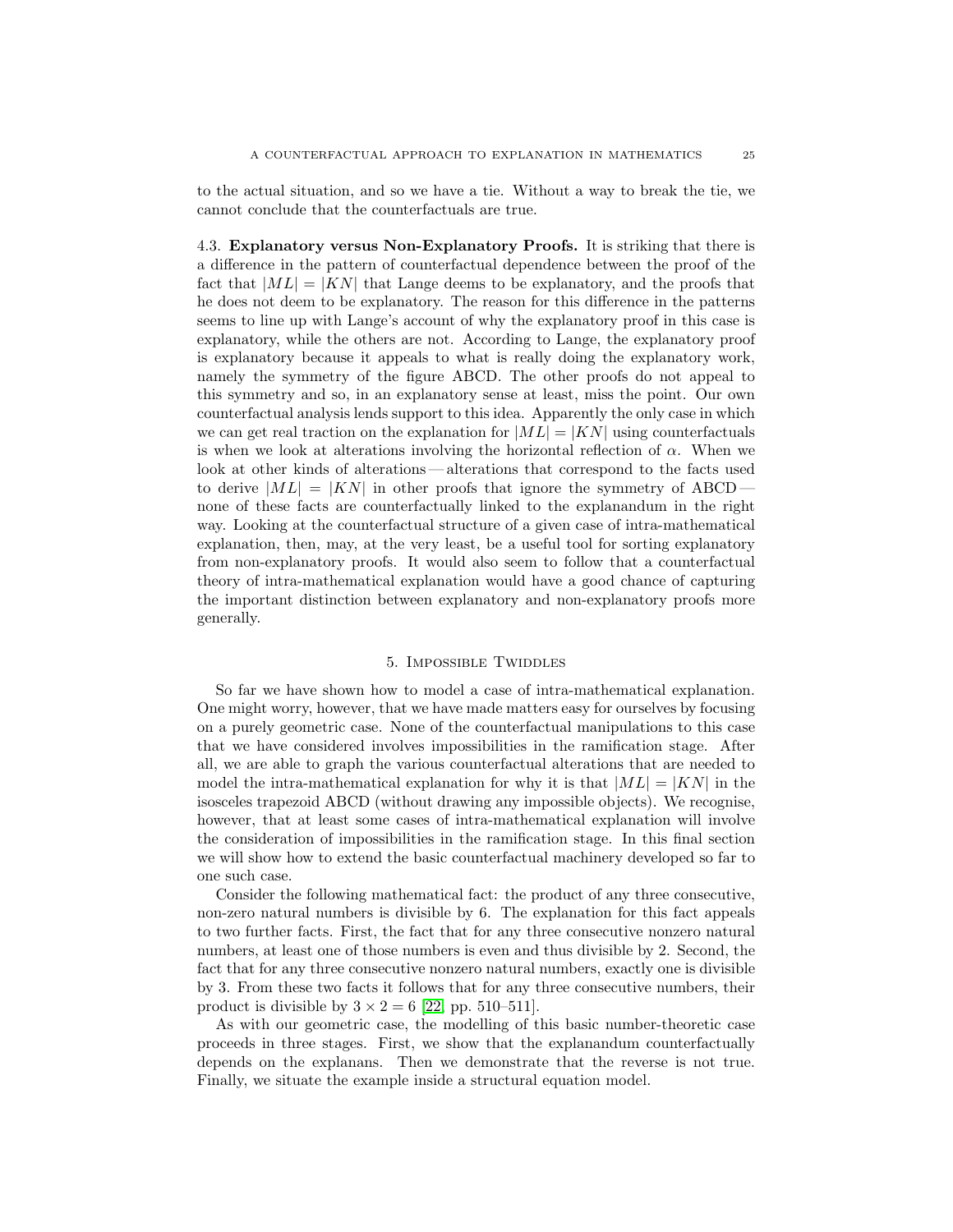Because the explanation stated above rests on two salient facts, there are really two counterfactuals that correspond to the case. The two counterfactuals at issue are:

 $CF<sub>9</sub>$  If it were not the case that for any three consecutive non-zero natural numbers, at least one of them is even, then it would not be the case that the product of any three consecutive, non-zero natural numbers is divisible by 6.

 $CF_{10}$  If it were not the case that for any three consecutive nonzero natural numbers, at least one of them is divisible by 3, then it would not be the case that the product of any three consecutive, non-zero natural numbers is divisible by 6.

We can evaluate  $CF_9$  as follows. First, hold fixed as much as we can about the intrinsic properties of numbers. Next, hold fixed as many general mathematical facts as we can, along with facts that are mathematically upstream from the numbers. This includes theorems about the natural numbers, so long as they are not downstream of the consequents of the above counterfactuals (more on this in a moment). Next, we twiddle the natural numbers by releasing only whatever mathematical theorems must be released to make it no longer the case that for any three consecutive non-zero natural numbers, at least one of them is even. The minimal way to do this is to pick three consecutive natural numbers and imagine that none of them is even. Finally, we consider the ramifications of this twiddle throughout the natural numbers in order to see whether or not the product of any three consecutive, non-zero natural numbers is divisible by 6.

By using this reasoning we can see that  $CF<sub>9</sub>$  is true. Consider the numbers 503, 504 and 505.  $503 \times 504 \times 505 = 128,023,560$ . The product of these three consecutive numbers is divisible by 6:  $128,023,560/6 = 21,337,260$ . Now, twiddle the natural numbers by making it so that none of 503, 504, or 505 is even. The twiddle ramifies as follows: the product of two natural numbers is even (if and) only if one of the numbers is. So  $(503 \times 504) \times 505$  is even only if one of  $503 \times 504$ or 505 is. Under the twiddle in question, 505 still isn't even, so we can turn to  $503 \times 504$ . By the same reasoning, this is even only if one of 503 or 504 is. Under the twiddle in question, neither of these is even. So  $503 \times 504$  isn't even either, and thus  $(503 \times 504) \times 505$  isn't even. Now, a number is divisible by 6 only if it is even; so  $(503 \times 504) \times 505$  isn't divisible by 6. So under this twiddle, there are three consecutive numbers with a product that is not divisible by  $6$ —so it is not the case that the product of any three consecutive, non-zero natural numbers is divisible by 6.

Similar reasoning renders  $CF_{10}$  true. Hold the same things fixed as when evaluating CF9. Now, consider again the numbers 503, 504 and 505. This time, however, twiddle these numbers by making it so that none of 503, 504 or 505 is divisible by three. If none of 503, 504 or 505 is divisible by 3, then their product won't be divisible by 3 either. A number is divisible by 6 only if it is divisible by 3. So  $(503 \times 504) \times 505$  isn't divisible by 6. So, once again, under the twiddle in question there are three consecutive numbers with a product that is not divisible by 6.

Now, one may worry that the counterfactual reasoning sketched above for  $CF_9$ is a bit quick. If we continue to carry the ramifications of the twiddles in each case through the mathematical structure of the natural numbers, then we may well be forced to give up some fairly central number-theoretic theorems. For instance,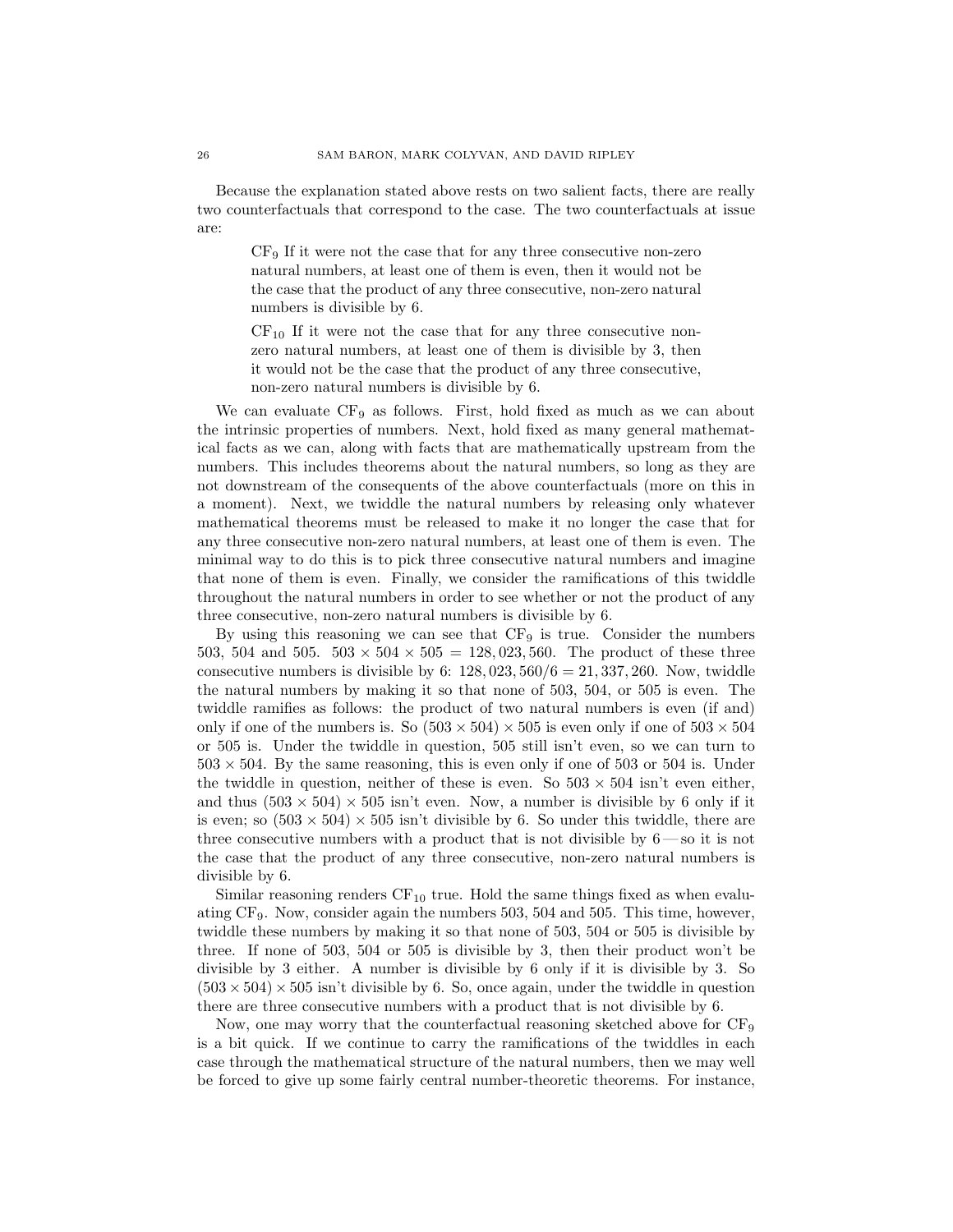consider the theorem that the sum of two even numbers is always an even number. If we make it such that 504 is not even, then this principle is called into question. After all, 500 and 4 are both even, and their sum is 504. If we hold fixed the evenness of 500 and 4, that their sum is 504, and the principle in question, we end up with a contradiction when we twiddle the evenness of 504. To avoid contradiction, then, we must not hold all of these fixed. This is just one example; the ramifications of making 504 odd may be great indeed. So great that one may well worry about the coherency of counterfactual reasoning of the kind under consideration. But we have already addressed this kind of worry. To conduct the ramification, chase the contradictions out of the immediate vicinity so that they may be ignored.

Demonstrating the truth of  $CF_9$  and  $CF_{10}$  completes the first stage of modelling the case under consideration using counterfactuals. The second stage is to show that the following counterfactuals are false:

 $CF_{11}$  If it were not the case that the product of any three consecutive, non-zero natural numbers is divisible by 6, it would not be the case that at least one of those three numbers is even.

 $CF_{12}$  If it were not the case that the product of any three consecutive, non-zero natural numbers is divisible by 6, it would not be the case that at least one of those three numbers is divisible by 3.

Consider, first,  $CF_{11}$ . Suppose it were not the case that the product of any three consecutive, non-zero natural numbers is divisible by 6. It would not follow that at least one of those numbers is not even. Why? Because the fact that one of those three numbers is not even is not the only situation in which any three consecutive, non-zero natural numbers is not divisible by 6. As we have seen, if none of the numbers is divisible by 3, then the same result would follow. Symmetrical considerations apply to  $CF_{12}$ .  $CF_{12}$  is false because if it were not the case that the product of any three consecutive, non-zero natural numbers is divisible by 6, then it would not follow that none of those numbers is divisible by 3. For it may turn out instead that none of those numbers is even.

To sharpen the point it is useful to draw an analogy between the numbertheoretic case under consideration and cases of joint causation. In a case of joint causation, there are two events E and  $E^*$  such that E and  $E^*$  are each necessary for the occurrence of an event  $E^{**}$ , and jointly (but not individually) sufficient. Such cases can be depicted as forking causal structures in which two events both contribute to the causation of a third event. The forking structure induces a counterfactual asymmetry: if E had not occurred then  $E^{**}$  would not have occurred, and if  $E^*$  had not occurred then  $E^{**}$  would not have occurred. But it would be wrong to say that if  $E^{**}$  had not occurred then E would not have occurred (because it may have been  $E^*$  that failed), and, symmetrically, it is wrong to say that if  $E^{**}$ had not occurred then  $E^*$  would not have occurred (because it may have been E that failed).

Horwich appeals to the fork asymmetry as a basis for the asymmetry of causation (see [\[17\]](#page-28-16)). Our suggestion is that in cases of intra-mathematical explanation, similar fork asymmetries between mathematical facts underwrite counterfactual asymmetries of the kind demonstrated between  $CF_9$  and  $CF_{10}$  on the one hand, and  $CF_{11}$ and  $CF_{12}$  on the other.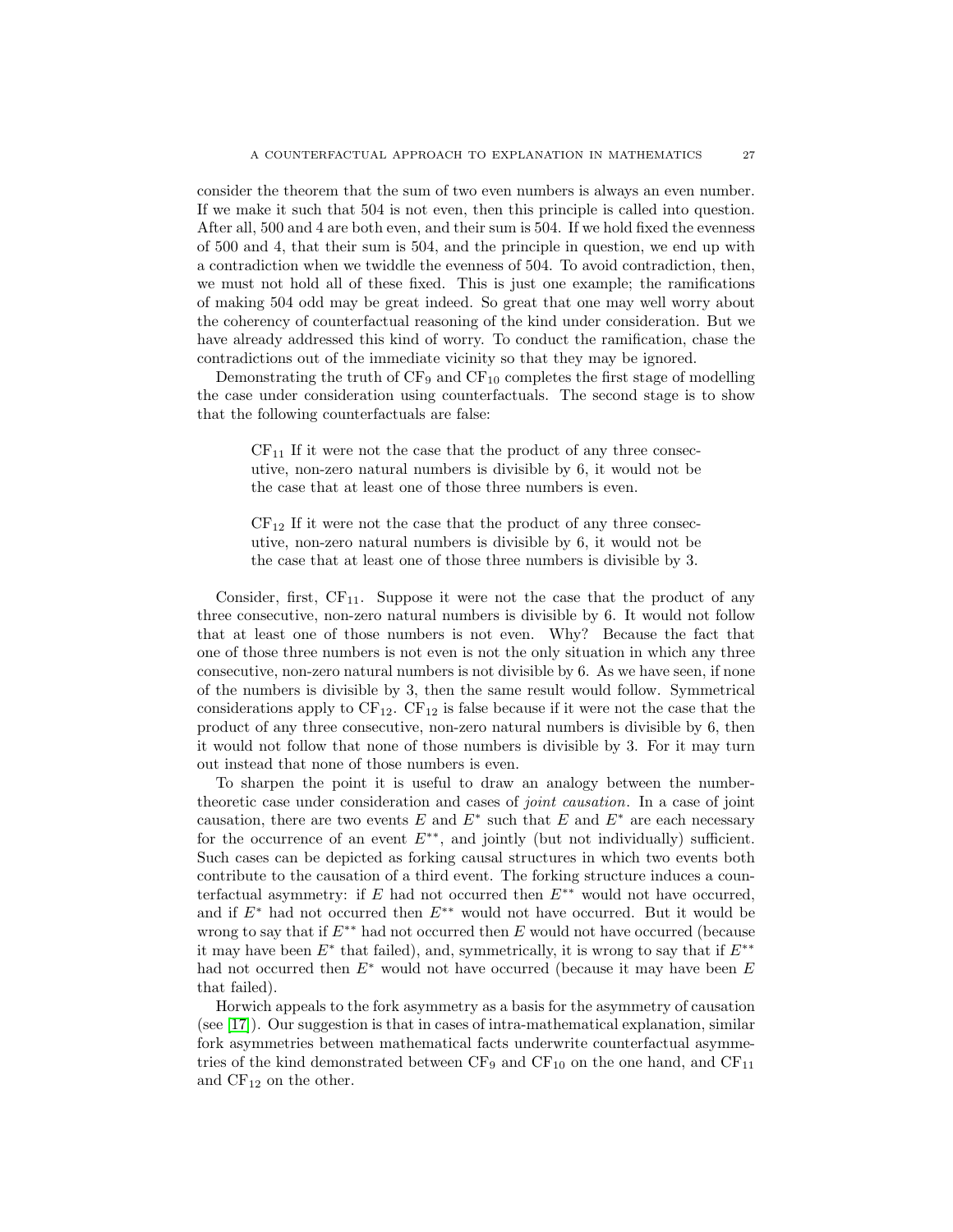To draw this last point out a bit more, it is useful to move to the third stage of our modelling procedure: situating the case inside the structural equation modelling framework. The model we will use to represent counterfactual relationships in the number theory case is in Figure 15. To keep things simple, each node in the diagram is a full proposition; each can be true or false. The translation schema for the mathematical facts featured in the explanation is just this:

- $\mathcal{A}$  For any three consecutive numbers, at least one of those numbers is even.
- $\mathcal{B}$  For any three consecutive numbers, at least one of those numbers is divisible by 3.
- $\mathcal{C}$  The product of any three consecutive non-zero natural numbers is divisible by 6.

Each node in the diagram takes value 1 or 0, according to whether the proposition it represents is true or false, respectively. We suppose that all the exogenous nodes take value 1. The structural equations we use are simple: each endogenous node takes the minimum of the values of the nodes that feed into it. This yields the following structural equations:  $\mathcal{A} = 1$ ;  $\mathcal{B} = 1$ ;  $\mathcal{C} = \min(A, B)$ .



Figure 15: Directed graph model of  $CF_9$  and  $CF_{10}$ 

The structural-equation model captures the twiddles to the mathematics involved in evaluating  $CF_9$  and  $CF_{10}$  discussed in the previous section. Suppose we twiddle node  $A$  by setting its value to 0. The value of  $C$  will then be 0. Similarly, suppose we twiddle node  $\beta$  by setting its value to 0. Again, the value of C will be 0.

Because this is a directed graph, the asymmetry of the counterfactual relationships discussed above is encoded within the graph itself. Accordingly, setting  $\mathcal{C}$ 's value to 0 will not result in  $\mathcal A$  or  $\mathcal B$  taking the value 0, since that relationship is not reflected in the structural equations for the system. What we want to take note of, however, is the forking structure of the case. This forking structure is analogous to the forking structure of structural equation models of joint causation: cases where two events together contribute to the production of some event. It is interesting to draw out this parallel between the mathematical and causal cases, since it highlights a suggestive similarity between the explanatory structure of ordinary causal explanations and mathematical ones. This, in turn, speaks to the broad unificatory ambitions with which this paper began.

# 6. Concluding Remarks

In this paper, we've shown that there is good sense to be made of counterfactuals within mathematics and, moreover, that there is scope to apply our understanding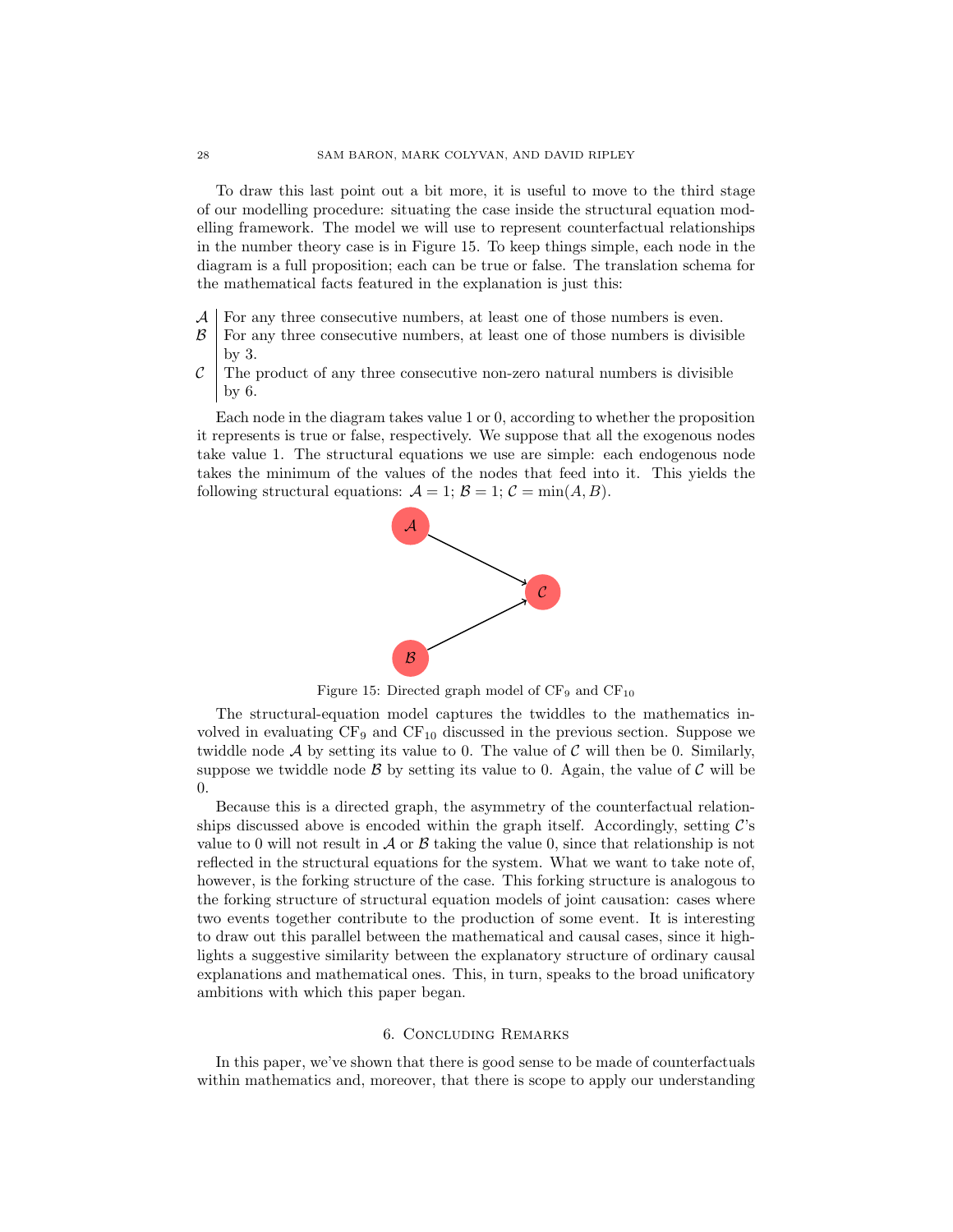of counterfactuals to cases of intra-mathematical explanation. The value of considering the application of counterfactuals to cases of intra-mathematical explanation lies with the project of developing a unified theory of explanation: a theory that can handle intra-mathematical explanation, extra-mathematical explanation, and physical explanation, treating all three as instances of a single phenomenon. No matter exactly how one conceives of that broader unificatory project, it is plausible that counterfactuals have some role to play, so by extending our understanding of counterfactuals to intra-mathematical cases, we have made progress toward the goal of unifying explanations within science.

## **REFERENCES**

- <span id="page-28-4"></span>[1] Alan Baker. Are there genuine mathematical explanations of physical phenomena? Mind, 114(454):223–238, 2005.
- <span id="page-28-5"></span> $[2]$  Sam Baron. Optimization and mathematical explanation: Doing the Lévy walk. *Synthese*, 191(3):459–479, 2014.
- <span id="page-28-9"></span>[3] Sam Baron. The explanatory dispensability of idealizations. Synthese, 193(2):365–386, 2016.
- <span id="page-28-10"></span>[4] Sam Baron. Counterfactual Scheming. Mind, forthcoming.
- <span id="page-28-6"></span>[5] Sam Baron and Mark Colyvan. Time enough for explanation. Journal of Philosophy, 113(2):61–88, 2016.
- <span id="page-28-11"></span>[6] Sam Baron, Mark Colyvan, and David Ripley. How mathematics can make a difference. Philosophers' Imprint, 17(3):1–19, 2017.
- <span id="page-28-12"></span>[7] Jc Beall, Ross Brady, J. Michael Dunn, Allen Hazen, Edwin Mares, Robert Meyer, Graham Priest, Greg Restall, David Ripley, John Slaney, and Richard Sylvan. On the ternary relation and conditionality. Journal of Philosophical  $Logic, 41(3):595-612, 2012.$
- <span id="page-28-13"></span>[8] Sara Bernstein. Omission impossible. Philosophical Studies, 173(10):2575– 2589, 2016.
- <span id="page-28-15"></span>[9] Francesco Berto, Rohan French, Graham Priest, and David Ripley. Williamson on counterpossibles, Journal of Philosophical Logic, 47(4):693–713, 2018.
- <span id="page-28-14"></span>[10] Berit Brogaard and Joe Salerno. Remarks on counterpossibles. Synthese, 190(4):639–660, 2013.
- <span id="page-28-7"></span>[11] Mark Colyvan. The Indispensability of Mathematics. Oxford University Press, Oxford, 2001.
- <span id="page-28-8"></span>[12] Mark Colyvan. Mathematics and aesthetic considerations in science. Mind, 111(441):69–74, 2002.
- <span id="page-28-3"></span>[13] Mark Colyvan. An Introduction to the Philosophy of Mathematics. Cambridge University Press, Cambridge, 2012.
- <span id="page-28-0"></span>[14] Mark Colyvan, John Cusbert, and Kelvin McQueen. Two flavours of mathematical explanation. In Alexander Reutlinger and Juha Saatsi, editors, Explanation Beyond Causation, pages 231–249, Oxford University Press, Oxford, 2018.
- <span id="page-28-2"></span>[15] William D'Alessandro. Mathematical explanation beyond explanatory proof. British Journal for the Philosophy of Science, forthcoming.
- <span id="page-28-1"></span>[16] Timothy Gowers and Michael Neilson. Massively collaborative mathematics. Nature, 461:879–881, 2009.
- <span id="page-28-16"></span>[17] Paul Horwich. Asymmetries in Time: Problems in the Philosophy of Science. MIT Press, Cambridge, MA, 1987.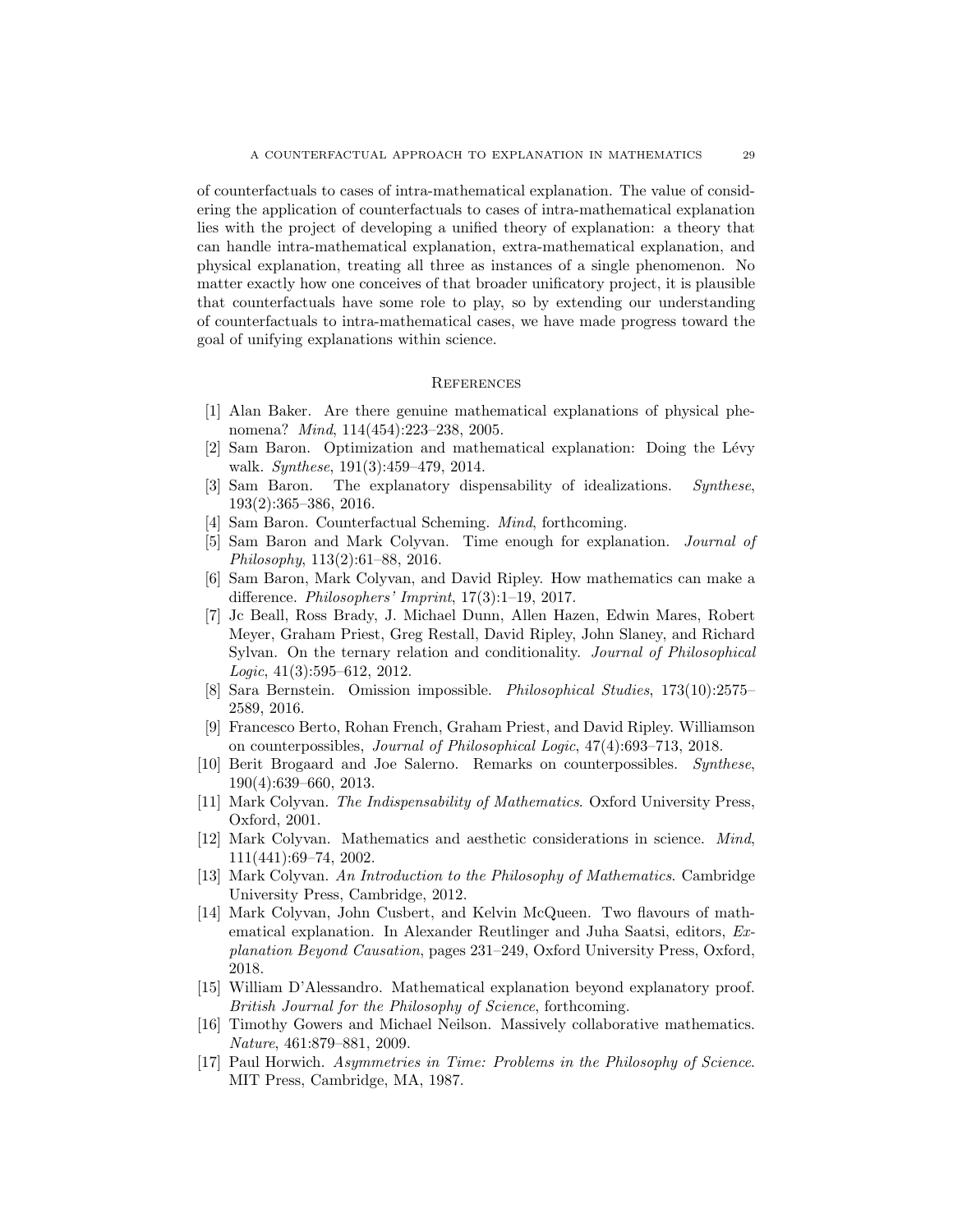- <span id="page-29-12"></span>[18] Mark Jago. Impossible worlds. *Noûs*,  $47(3)$ :713–728, 2013.
- <span id="page-29-13"></span>[19] David Vander Laan. The ontology of impossible worlds. Notre Dame Journal of Formal Logic, 38(4):597–620, 1997.
- <span id="page-29-14"></span>[20] David Vander Laan. Counterpossibles and similarity. In Frank Jackson and Graham Priest, editors, Lewisian Themes: The Philosophy of David K. Lewis, pages 258–276. Oxford University Press, Oxford, 2004.
- <span id="page-29-3"></span>[21] Marc Lange. What makes a scientific explanation distinctively mathematical? British Journal for the Philosophy of Science, 64(3):485–511, 2013.
- <span id="page-29-0"></span>[22] Marc Lange. Aspects of mathematical explanation: Symmetry, unity, and salience. Philosophical Review, 123(4):485–531, 2014.
- <span id="page-29-23"></span>[23] Marc Lange. Because Without Cause: Non-Causal Explanations in Science and Mathematics. Oxford University Press, Oxford, 2017.
- <span id="page-29-2"></span>[24] Marc Lange. Mathematical explanations that are not proofs. Erkenntnis, 83(6):1285–1302, 2018.
- <span id="page-29-10"></span>[25] David Lewis. Counterfactuals. Blackwell, Oxford, 1973.
- <span id="page-29-21"></span>[26] David Lewis. Counterfactual dependence and time's arrow.  $No\hat{u}$ , 13(4):455– 476, 1979.
- <span id="page-29-20"></span>[27] David Lewis. New work for a theory of universals. Australasian Journal of Philosophy, 61(4):343–377, 1983.
- <span id="page-29-15"></span>[28] William G. Lycan. Real Conditionals. Oxford University Press, Oxford, 2001.
- <span id="page-29-4"></span>[29] Aidan Lyon. Mathematical explanations of empirical facts, and mathematical realism. Australasian Journal of Philosophy, 90(3):559–578, 2012.
- <span id="page-29-5"></span>[30] Aidan Lyon and Mark Colyvan. The explanatory power of phase spaces. Philosophia Mathematica, 16(2):227–243, 2008.
- <span id="page-29-1"></span>[31] Paolo Mancosu. Mathematical explanation: Problems and prospects. Topoi, 20(1):97–117, 2001.
- <span id="page-29-16"></span>[32] Edwin D. Mares. Who's afraid of impossible worlds? Notre Dame Journal of Formal Logic, 38(4):516–526, 1997.
- <span id="page-29-17"></span>[33] Edwin D. Mares and André Fuhrmann. A relevant theory of conditionals. Journal of Philosophical Logic, 24(6):645–665, 1995.
- <span id="page-29-22"></span>[34] Chris Mortensen. Inconsistent Mathematics. Kluwer Academic Publishers, Dordrecht, 1995.
- <span id="page-29-18"></span>[35] Daniel Nolan. Impossible worlds: A modest approach. Notre Dame Journal of Formal Logic, 38(4):535–572, 2001.
- <span id="page-29-8"></span>[36] Judea Pearl. Causality: Models, Reasoning, and Inference. Cambridge University Press, Cambridge, 2000.
- <span id="page-29-19"></span>[37] Graham Priest. Beyond the Limits of Thought. Oxford University Press, Oxford, 2002.
- <span id="page-29-9"></span>[38] Alexander Reutlinger, Mark Colyvan, and Karloina Krzyżanowska. The prospects for a monist theory of non-causal explanation in science and mathematics. to appear.
- <span id="page-29-7"></span>[39] Elliot Sober. Equilibrium explanation. Philosophical Studies, 43(2):201–210, 1983.
- <span id="page-29-11"></span>[40] Robert C. Stalnaker. A theory of conditionals. In Nicholas Rescher, editor, Studies in Logical Theory, pages 98–112. Blackwell, 1968.
- <span id="page-29-6"></span>[41] Michael Strevens. Depth: An Account of Scientific Explanation. Harvard University Press, Cambridge, Massachusetts, 2008.